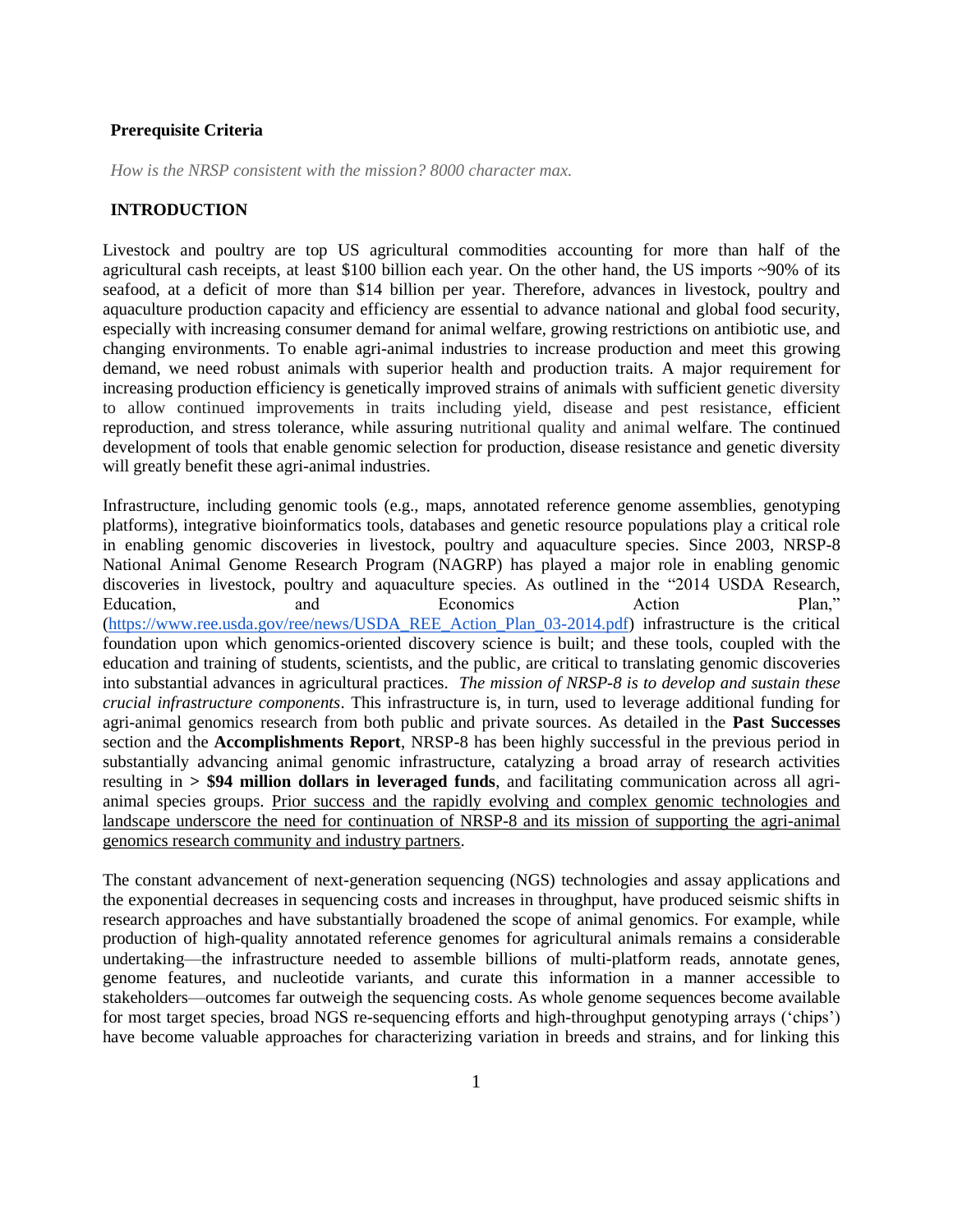variation to economically relevant phenotypes. In the past, reference genome assemblies were mostly generated at large sequencing centers, today NGS has "democratized" sequencing such that most universities and many companies can now use it to study their own populations of interest. These changing strategies are rapidly generating enormous datasets that have quickly overcome the informatics resources within individual labs and small species groups. These new "big data" challenges are reflected in our updated objectives for this renewal, as briefly outlined below and expanded on in the **Objectives section**. Harnessing the power of big data in agri-animal genomics research is only possible through coordinated teamwork efforts such as those successfully exhibited by the NRSP-8 species consortia.

NRSP-8 is an umbrella organization to promote the needs of the animal genomics community. With limited funds available to species coordinators, NRSP-8 helps to provide critical infrastructure for agri-animal genomic discoveries including genomics and bioinformatics tools and databases, genetic resource populations with economically-important phenotypes, and education and training of students, scientists, and the public.

Our first objective is to advance the quality of reference genomes for all agri-animal species through providing high contiguity assemblies, deep functional annotations of these assemblies, and comparison across species to understand structure and function of animal genomes. The NRSP-8 community, organized around species groups, the AnGenMap list-server, and NRSP-8 meetings in conjunction with the annual Plant and Animal Genome Conference (PAG), provides the core infrastructure and leadership necessary for organizing these efforts, including sharing of DNA resources, collaborative use of computational power, and community-based genome annotation.

Our second objective is to advance genome-to-phenome prediction by implementing strategies to identify and validate genes and allelic variants predictive of biologically and economically important phenotypes and traits. The tremendous power of genome-wide variant analysis is leading to the identification of markers linked to important production traits in agri-animal species. These analyses also suggest the involvement of candidate genes, whose functions are often unknown in the studied species. NRSP-8 support is critical to developing powerful functional "-omic" strategies, from improved annotation to proteomics, metabolomics, metagenomics, and metatranscriptomics to knock-out/down and genomeediting approaches.

Our third objective is to advance analysis, curation, storage, application, and reuse of heterogeneous big data to facilitate genome-to-phenome research in agricultural animal species of agricultural interest. This bioinformatic capacity is a critical component of infrastructure support enabled by NRSP-8. NRSP-8 supported approaches in this area include continued expansion of the tools and capabilities of the bioinformatics coordination program [\(http://www.animalgenome.org/\)](http://www.animalgenome.org/), development of community-wide pipelines and portals for variant analysis and curation, training of students, scientists, and stakeholders in high-throughput data analysis, and development of collaborative platforms that facilitate species-group level access to timely genomic data.

Across all objectives of this renewal, the NRSP-8 proposes to continue providing enabling technologies and support activities, and to disseminate new data/genetic material across the animal research community. The organizational structure of NRSP-8 serves to bring together domestic scientists within a given livestock/poultry/aquaculture group, and facilitate rapid transfer of successful approaches to commercial national and international stakeholders.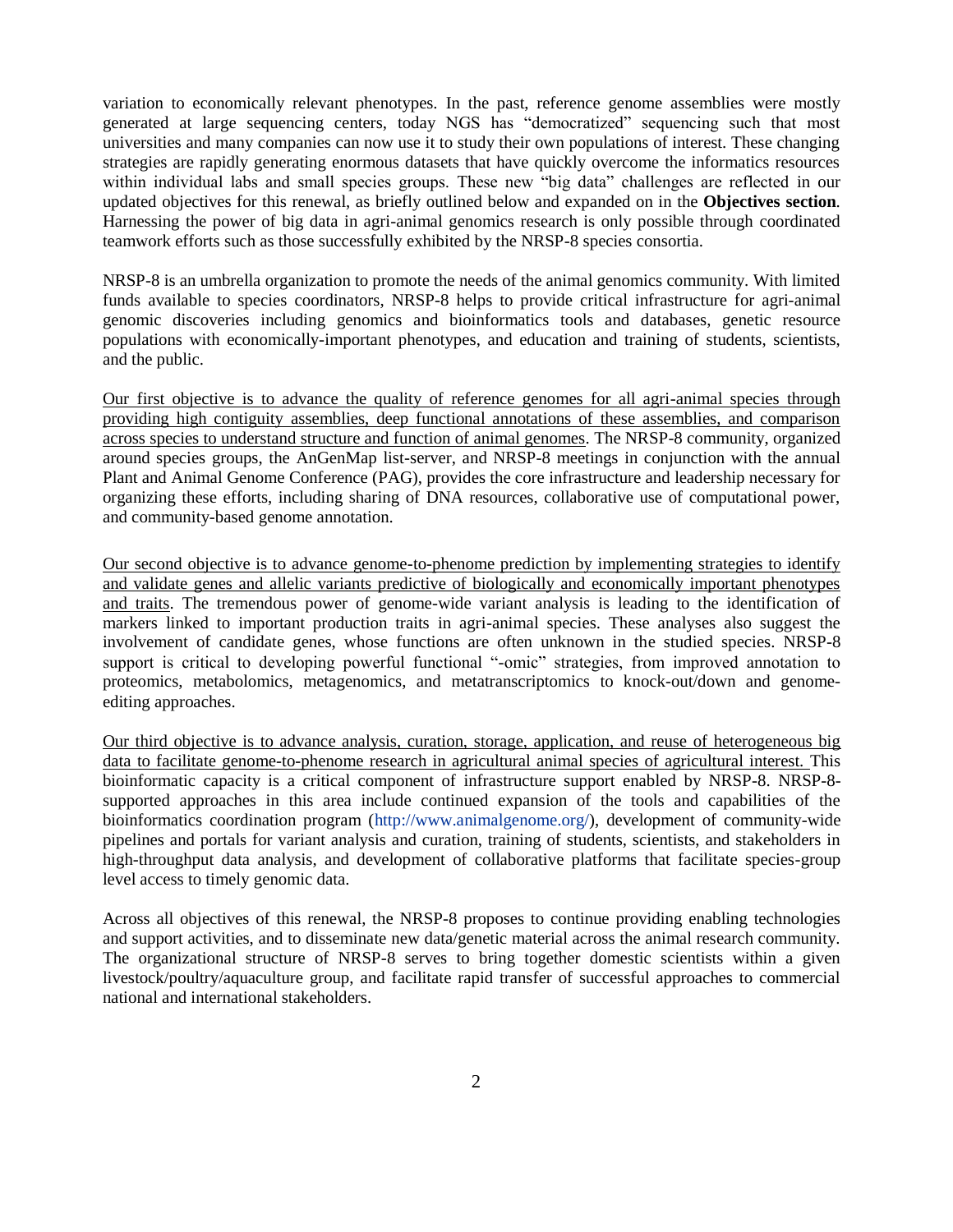"Blueprint for USDA Efforts in Agricultural Animal Genomics 2008-2017," was used as a guide in formulating the objectives for the previous NRSP-8 objectives. While this proposal was due for submission, a new Blueprint document "Genome to Phenome: An USDA Blueprint for Animal Production" was being prepared. The updated blueprint, when available will be used as a guide to adjust the objectives of this proposal.

# *How does this NRSP pertain as a national issue? 10,000 characters max.* **A. National Scope**

The membership of the NRSP-8 encompasses scientists from the dairy and beef cattle, poultry, equine, sheep, goat, swine, and aquaculture sectors, and is impacting agriculture in every state and region of the U.S. The use of genomics to improve the genetics of US animal-based commodities has been adopted by nearly all the food and fiber animal-breeding industries for which genomic tools have been developed. NRSP-8 scientists across the country were instrumental in creating many of these genomic tools, showing the broad scope and applicability of the NRSP-8 project.

Another indication of the broad scope of NRSP-8 can be seen in the participation in and utilization of NRSP-supported forums, tools, and conferences. The AnGenMap discussion server has about 4,000 members across the nation and around the world, of them about 3,000 are on AnGenMap mailing list. The QTLdb program, developed by the NRSP-8 Bioinformatics Coordination Project team, is used by hundreds of scientists globally- for example, QTLdb for cattle has been cited in over 770 peer-reviewed publications. Similarly, the Plant and Animal Genome (PAG) conferences are held jointly with the annual NRSP-8 meeting, with 776 animal genome scientists participating in this international meeting in 2017; cumulatively over 9,200 animal genome scientists have attended PAG from 1999 to 2017. The chance to communicate with colleagues throughout the genomics community and to access the most recent developments from genomics industry representatives has been critical for much of the past progress outlined under the Past Successes section and the Accomplishments report.

In addition to these broad indications of the importance, impact and national scope of NRSP-8 activities, animal genomics research can be directly related to goals and challenges put forth in two recent national policy documents on agricultural research, education and engagement:

- 1. Animal genomics is directly relevant to two Strategic Goals (SG) in the document "2014 USDA Research, Education, and Economics Action Plan" introduced above—SG#3 "Help America promote agricultural production and biotechnology exports as America works to increase food security" and SG#4 "Ensure That All of America's Children Have Access to Safe, Nutritious, and Balanced Meals." In SG#3, animal genomics has a national role in Strategy  $#2 - "USDA will$ generate fundamental knowledge through research in genomic sciences and biotechnology to enhance agricultural sustainability and productivity." Genomics is accelerating the genetic improvement in sustainable production through increasing feed efficiency in cattle, pigs and poultry as well as other major commodities. In addition, animal genomics has a clear role to play in improving resilience of animals to infectious disease, and thus addresses 'sustainability and productivity' as well as the safety of animal food products (SG#4). Public health is also impacted as many animal pathogens also infect people.
- 2. In the just-published document "The Challenge of Change" (http://www.aplu.org/projects-andinitiatives/international-programs/challenge-of-change/index.html), the overarching Grand Challenge is described as "Sustainably feed an expanding population and improve prospects for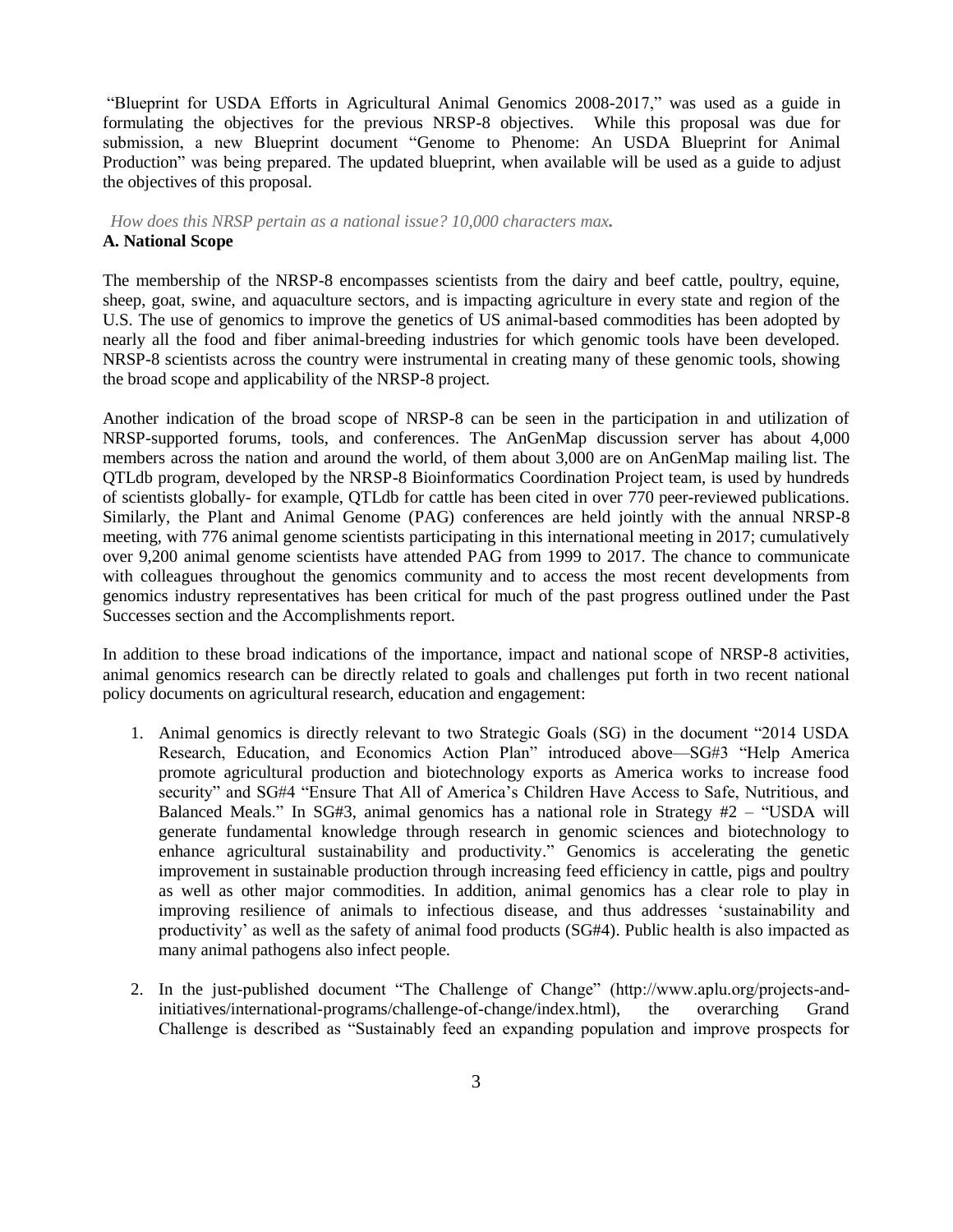food and nutrition security for all." The specific Grand Challenges in this document are described in detail in the Rationale section. Here, we highlight that animal genomics is directly addressing several of the listed challenges, including those related to *Food Availability* through genetic improvement. These include Challenge 1 "Increase yields, profitability, and environmental sustainability simultaneously," and Challenge 2 "Develop the varieties and breeds needed for sustainable food systems." NRSP-8 scientists are also addressing Challenges related to *Food Access* including "Create and share resources that serve all populations," as many of the efforts in NRSP-8 focus on creation of genetic/genomic information resources that anyone nationally or globally can use for genetic research and improved food access. Finally, as discussed above, animal genomics research is directly addressing the *Food Utilization* Challenge 7 "Ensure a safe and secure food supply that protects and improves public health" through research on identifying the genetic architecture of animal resilience to pathogens that can cause human disease, and creating tools to improve such resilience.

The applicability of animal genomic research (and its support via NRSP-8) to a wide array of national issues and animal production needs is reflected both in recent USDA-NIFA proposal requests, which often incorporate a genomics component, and in the diverse applications of the genomic techniques employed by USDA-affiliated researchers. Many modern biological questions, especially those related to practical questions related to food and agricultural research, now use genome-wide tools for screening, detection, and analysis of genes, RNAs and proteins. These projects range from nutritional genomics to comparative immunology to marker-assisted breeding, but often share the same core genomic technologies and needs for bioinformatics support. For example, an algorithm developed originally for swine genome variant analysis in North Carolina may be readily adapted by researchers working with similar data in chicken populations in Arkansas.

#### **B. Continued National Need for Genomic Tools and Resources**

As detailed above, the NRSP-8 mission closely aligns with the challenges described in "2014 USDA Research, Education, and Economics Action Plan" and "The Challenge of Change." These challenges for food production are long-term in nature and are heightened by rising world human populations and environmental obstacles such as climate change. As animal genomic tools and technologies are increasingly integrated into the breeding and production practices of a broad range of species, the need for national genomics infrastructure support (as provided by NRSP-8) is only expected to increase. While genomics has been applied primarily to breeding and selection, a key deliverable is enhanced biological information on traits of interest. Such information can be applied in other research areas important for animal science, including nutrition, reproduction, meat science, welfare, and disease resistance.

Whole genome reference sequences for several species groups were delivered and/or refined in the last five years, while sequencing was initiated and nears completion in several others. **The focus of the proposed renewal turns, therefore, from the structural assembly of primary "reference" sequences to the further refinement of these resources and the capture and utilization of trait-affecting genome variation through a variety of approaches.** These new approaches are based on having the reference assembly in hand and therefore depend on the quality of this initial reference sequence. It is difficult to overstate the magnitude of this change, which can be compared to parallel developments in computing and digital communications. When NRSP-8 began in the 1990s, few among us expected that we would see complete genome sequences available for our species, and many of our stakeholders found minimal relevance of genomics to their work. *Today, many, if not most, breeding companies across the nation and the world are routinely obtaining whole genome sequences for representative individuals from production*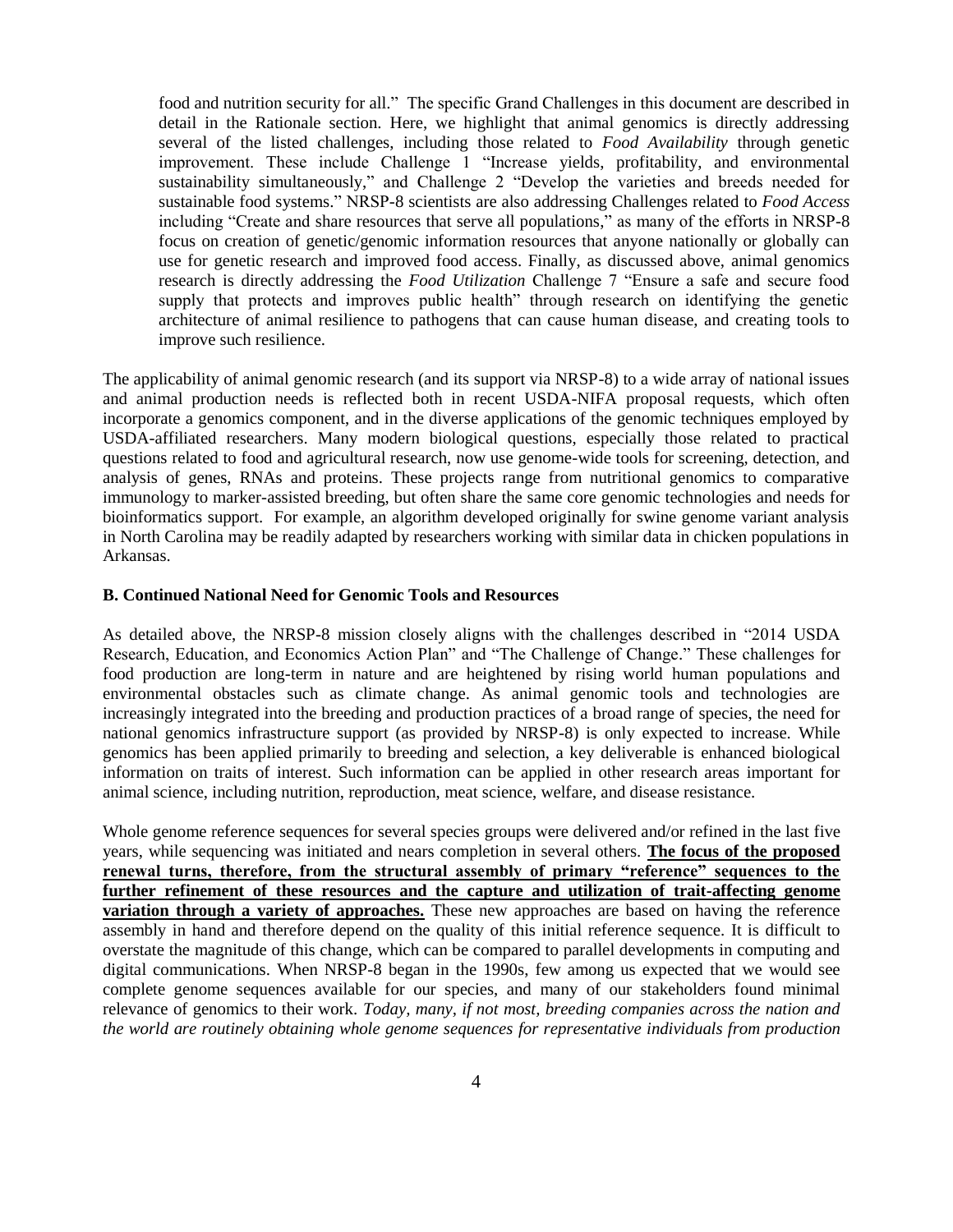*lines* and can do so in a matter of weeks or days! This progression marks an exciting era for animal genomics, as diverse phenotypes are connected to genotypes and science translates to practice. However, this transition is also marked by significant new challenges. These include, among others, development of databases suitable for holding and examining, and querying vast amounts of re-sequence data, and development of data and tools to facilitate multilevel functional annotation and curation of genome assemblies to maximize the value of genome-wide association studies (GWAS). While many GWAS studies identify single nucleotide polymorphisms (SNPs) associated with phenotypes in animal populations, such SNPs commonly occur outside of the coding portions of genes. These regions may regulate the expression of genes and are often in more highly variable regions of the genome; thus, these results may not be transferable to another population within the same species or even to crossbred animals including the breed for which the GWAS was performed. One way to increase the value of GWAS results is to identify those variants that impart functional changes. Such variants, if present in other populations, are much more likely to also control phenotypic variation in these other populations. Identifying functional variants/SNPs is one of the objectives of the newly organized Functional Annotation of Animal Genomes (FAANG) consortium, and for which NRSP-8 researchers are integral members. As commercial stakeholders/collaborators increasingly implement genome-enabled animal selection programs, portals for data access and entry of phenotypic information will need to become more sophisticated, and yet more user-friendly. NRSP-8 funding will continue to be needed to address these diverse and evolving national challenges.

The structure, past success, and established interpersonal relationships of NRSP-8 and its members are tremendous assets in facing the new realities of animal genome sciences. Additionally, the broad participation of members with expertise across species and sub-disciplines (e.g., transcriptomics, SNP mapping, functional genomics databases, and bioinformatic tools) allows for rapid dissemination of genome advances and provides a larger combined base of expertise available to the animal genomics stakeholder community. These aspects of NRSP-8 strongly position it for continued success in its mission to enhance the global infrastructure for agricultural animal genomics.

### **RATIONALE**

#### *Priority Established by ESCOP/ESS (8,000 characters max)*

NRSP-8 leverages funding to enhance the sharing of genomic resources: tools, reagents, data, animal populations, and bioinformatics. The resulting products support the research community, commodity groups, industry and government regulatory agencies by providing efficient and accurate tools and information on genome sequences, genetic variation, and the relationship of genotype to phenotype that can be broadly applied in many ways. Below is a summary of the relationship of animal genomics research, for which NRSP-8 provides the necessary infrastructure, to help combating the seven food security challenge areas determined by the "Challenge of Change commission." APLU (Association of Public and Landgrant Universities) established this commission to identify food security challenges and make recommendations on the actions needed to meet global food demands by 2050.

**Grand Challenge 1:** *We must enhance the yields, profitability and environmental sustainability of food and agricultural systems.*

Improvement of feed conversion ratios via genetic selection decreases impact of livestock production upon environment. A key means by which advances in agricultural production can be made is through selection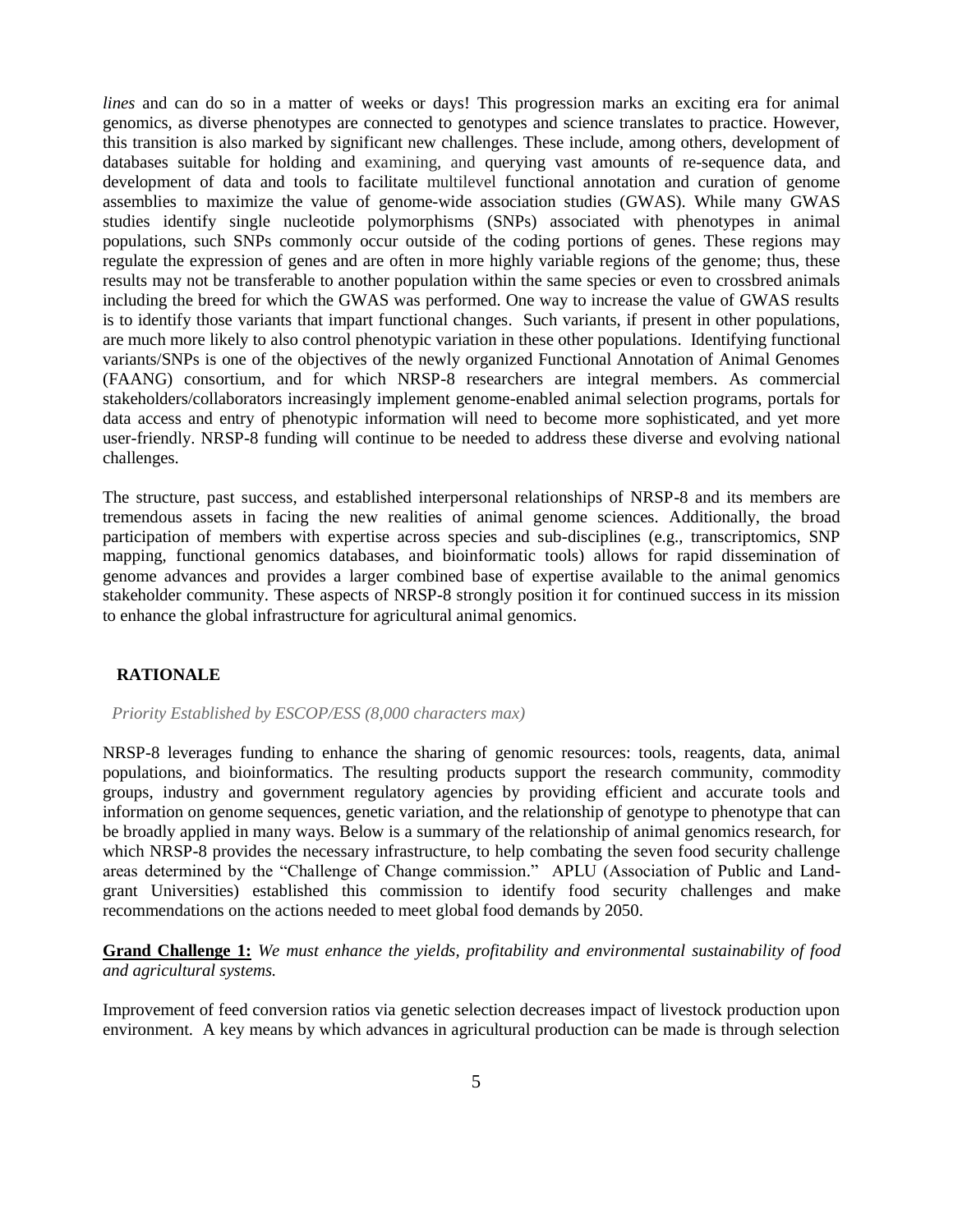of animals with superior trait performance (e.g., carcass yield, disease resistance, feed- conversion ratio, robustness, athleticism). While applying genetic tools to improve production and resilience of animals, we must account for animal health and welfare, as well as social, cultural, and ethical considerations. Genetic methods of improvement must become more efficient while minimizing environmental impacts. Genomics selection of superior genotypes will help addressing this challenge i.e. enhancing the animal production yields and profitability while reducing the adverse environmental impacts.

**Grand Challenge 2***: We must develop the breeds needed for sustainable food systems to adapt to rapidly growing human population, along with climate change and weather variability.*

Genome-enabled selection practices need to increasingly account for the effects of genotype on the utilization and assimilation of different animal diets and the potential downstream environmental impacts. Cross-disciplinary research in nutrition and genomics promises tailored diets to maximize genetic growth potential while minimizing environmental impact. Additionally, genomics can enhance selection of animals better adapted for changing climatic conditions. Sustainable management includes efficient livestock utilization of nutrients, water, and space with high survival and minimal environmental impact. Selection of animals best suited for production in a given environment via genomic technologies (precision management systems) optimizes agricultural sustainability.

**Grand Challenge 3:** *We must take measures to decrease food loss and waste through more efficient distribution systems.*

Pre- and post- harvesting environments affect shelf-life, nutritional content and quality of food-animal products. Various genomics approaches allow understanding the biochemical processes through which the animal interacts with the environment pre-, post- and during the harvesting process. Genomics research on local breeds and species will allow us to optimize regionally available food systems. Selection of animals best suited for production in a given environment via genomic technologies (precision management systems) can reduce food loss and waste by creating efficient local distribution systems and by selection for animals that produce products with improved shelf-life and quality.

Also, we must expand genetics/genomics education so that specialists in small urban communities are trained to develop opportunities for urban agriculture to increase availability of nutritious food options in urban environments.

## **Grand Challenge 4:** *We must create and share resources that serve all populations.*

We must provide genomics-based advice and education domestically and globally to increase access to the best and regionally most suitable animal management and breeding practices. Animal genomics research must contribute to 'big data' for the assessment of needs based on geocoded information on nutritional outcomes and food distribution.

## **Grand Challenge 5:** *Ensure inclusive and equitable food systems.*

Healthy, reasonably-priced animal protein choices are the result of vigorous and profitable animal agriculture industries. A profitable and growing agricultural sector leads to strong farm families and farm communities. Agri-animal genomics is focused on enhancing animal improvement programs to lower production costs, increase throughput and yields and decrease animal disease, thereby increasing profitability. Concurrently, these genomic technologies can add aspects of sustainability and biosecurity to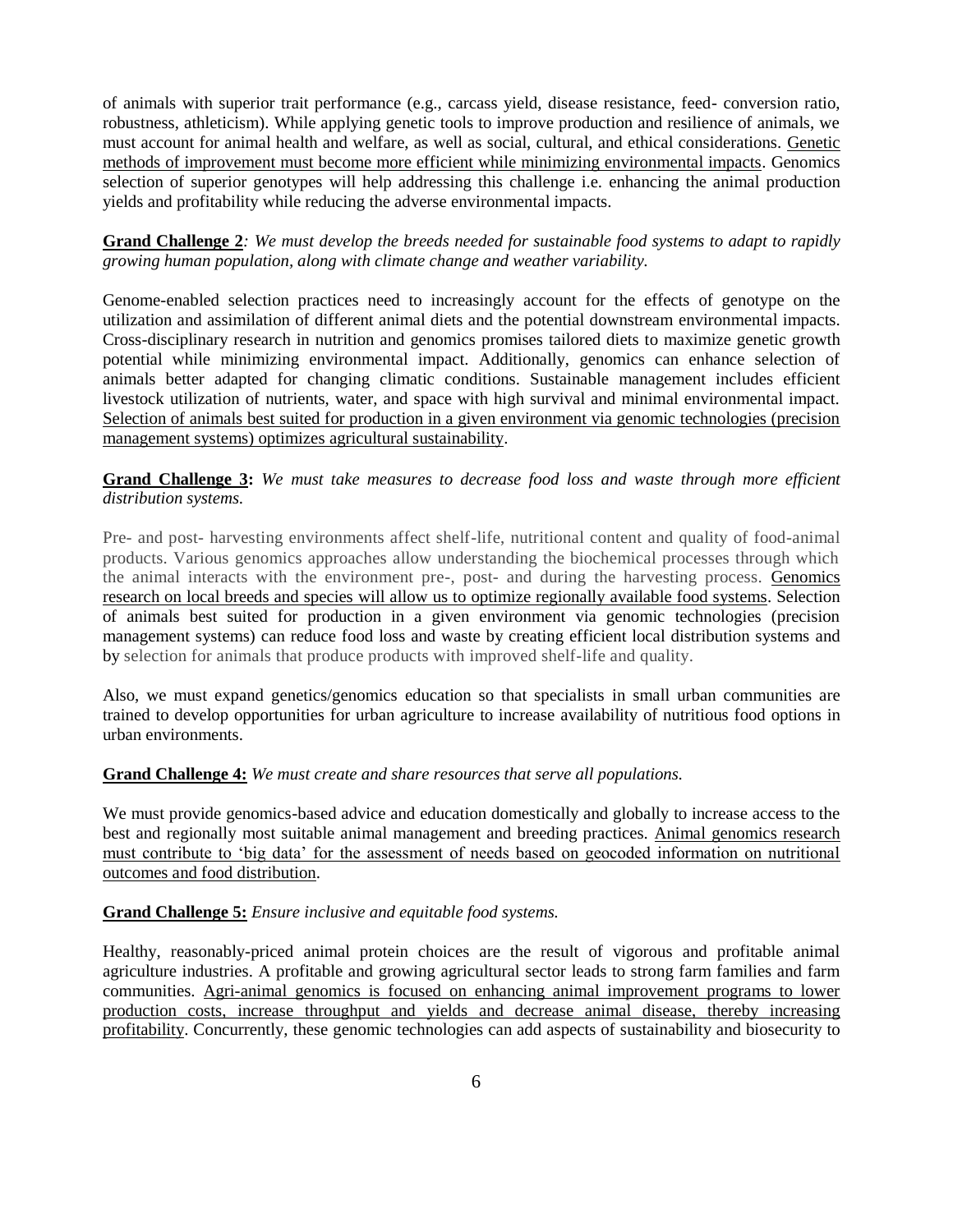production practices, leading to long-term market stability.

# **Grand Challenge 6:** *We must address the dual burdens of undernutrition and obesity to ensure full human potential.*

Animal products are excellent source of proteins, fats, vitamins and minerals. Animal proteins contain all the essential amino acids needed for healthy growth especially in children. Genome-based enhancement of beneficial nutritional profiles of livestock can lead to healthier dietary options and improved human health affected by both undernutrition and overnutrition. In addition, models of overnutrition and obesity in livestock species (e.g. swine, equine) provide a unique opportunity to study the molecular pathophysiology of these diseases and underlying genetic susceptibilities.

# **Grand Challenge 7:** *Ensure a safe and secure food supply that protects and improves public health.*

Genomics can enhance the safety of the food supply through animal identity and traceability systems based on molecular markers. Genomics allows rapid selection of lines of livestock resistant to infection, increasing animal welfare while optimizing productivity. Animal genomics research must collaborate with veterinary and human medicine to improve our understanding of the animal-human-environmental health continuum through the ONE Health initiative. Genomics-based selection must gradually reduce and find alternatives for the use of antibiotics in animal production. This is an important measure of treating antibiotic resistance in consumers of animal products.

# **RELEVANCE TO STAKEHOLDERS** *(8,000 characters max)*

## **A. Stakeholders**

The membership of NRSP-8 includes researchers with an interest in animal genomes, and as such, they constitute the primary group benefiting directly from its activities. However, the beneficiaries are much broader than the participants. Obviously, genotype (the genome) and its relationship to biological function (the phenome) is of critical consideration for many disciplines of animal science whose researchers benefit from NRSP-8 supported resources and knowledge. International scientists are another important stakeholder group (**Figure 1**). The global animal research community, draws on the resources developed by NRSP-8, and the beneficiaries are the global agri-animal industries including commercial breeders, producers, and other entities that rely on agricultural animals. Ultimately, the general public constitutes the ultimate stakeholder group for the efforts of NRSP-8. Thus, it is hard to overstate the impact that accelerated genetic improvement enabled by genomic information has had on decreasing the global environmental footprint of animal protein production.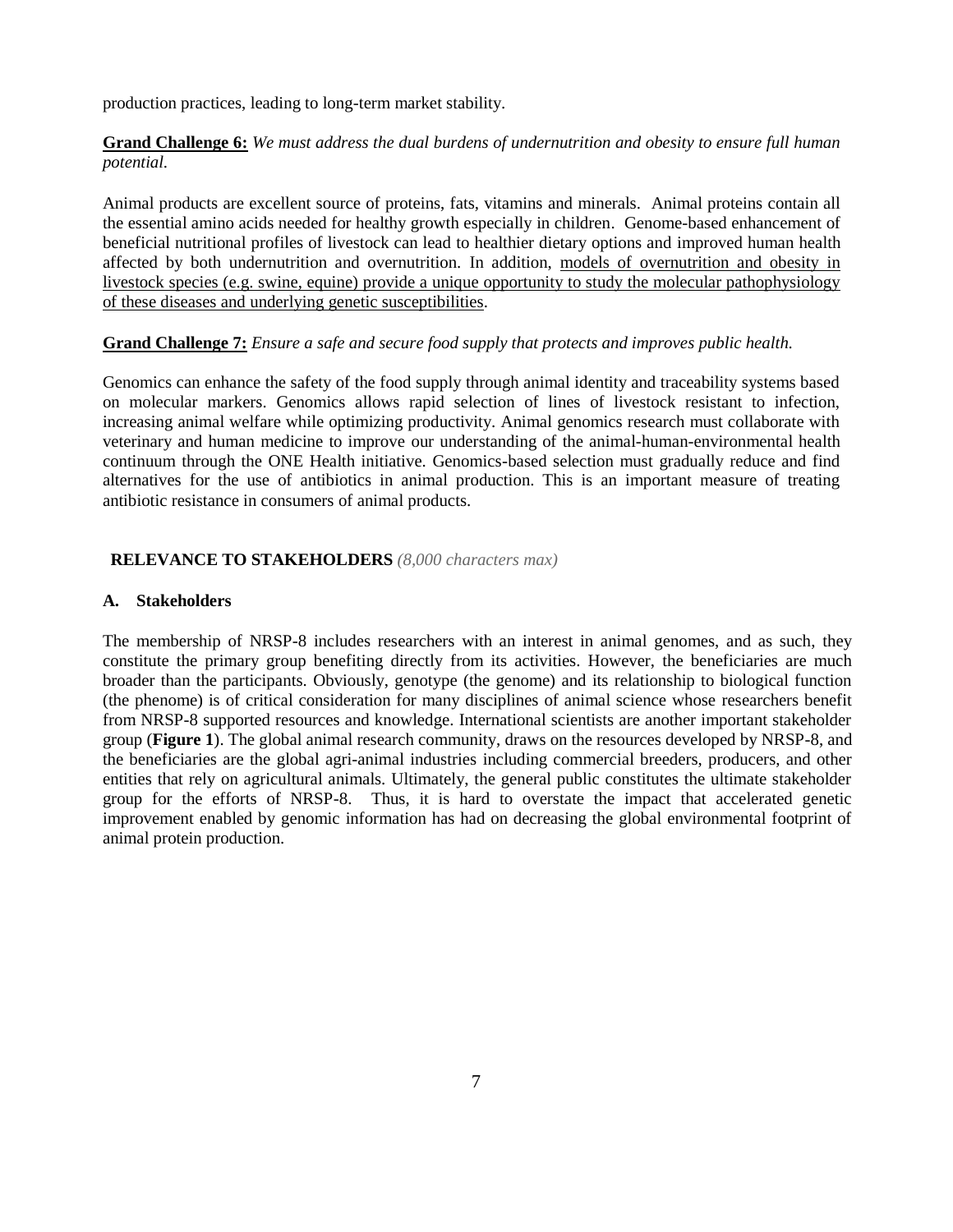



#### **B. Stakeholder Involvement**

Members participate in governance and all interested parties can have input. One mechanism is via the NRSP-8 supported AnGenMap (https://www.animalgenome.org/community/angenmap/), which allows for daily conversation among the  $\sim 3,000$  members, which has grown considerably over time (**Figure 2**). AnGenMap provides each species group with its own website, with links to maps, databases, newsletters, resources and community links, and these are combined at the Bioinformatics Coordination Site (www.animalgenome.org). NRSP-8- materials that provide objective science-based information in regard to animal genomics and agriculture are generated by species coordinators and member researchers who engage in education/training, interviews, and meetings/workshops. Each NRSP-8 species committee incorporates industry representatives that participate in governance, and many additional industry scientists and leaders attend PAG, utilize AnGenMap, receive newsletters and employ genomic tools/data deriving from NRSP-8 supported infrastructure.

The annual PAG meeting in San Diego is the largest agri-genomics meeting in the world, and hence, provides a unique opportunity for researchers from around the globe to come together and share research findings, discuss problems and plan for the future. Approximately one-third of the PAG animal scientistattendees and one-third to one-half of AnGenMap members are international. Out of such discussions have come bold initiatives such as the 1000 Bull Genomes Project and Genomes and Functional Annotation of Animal Genomes (FAANG) Project. Additionally, this meeting attracts industry stakeholders who are keen to understand how genomic developments might be integrated into their genetic improvement programs.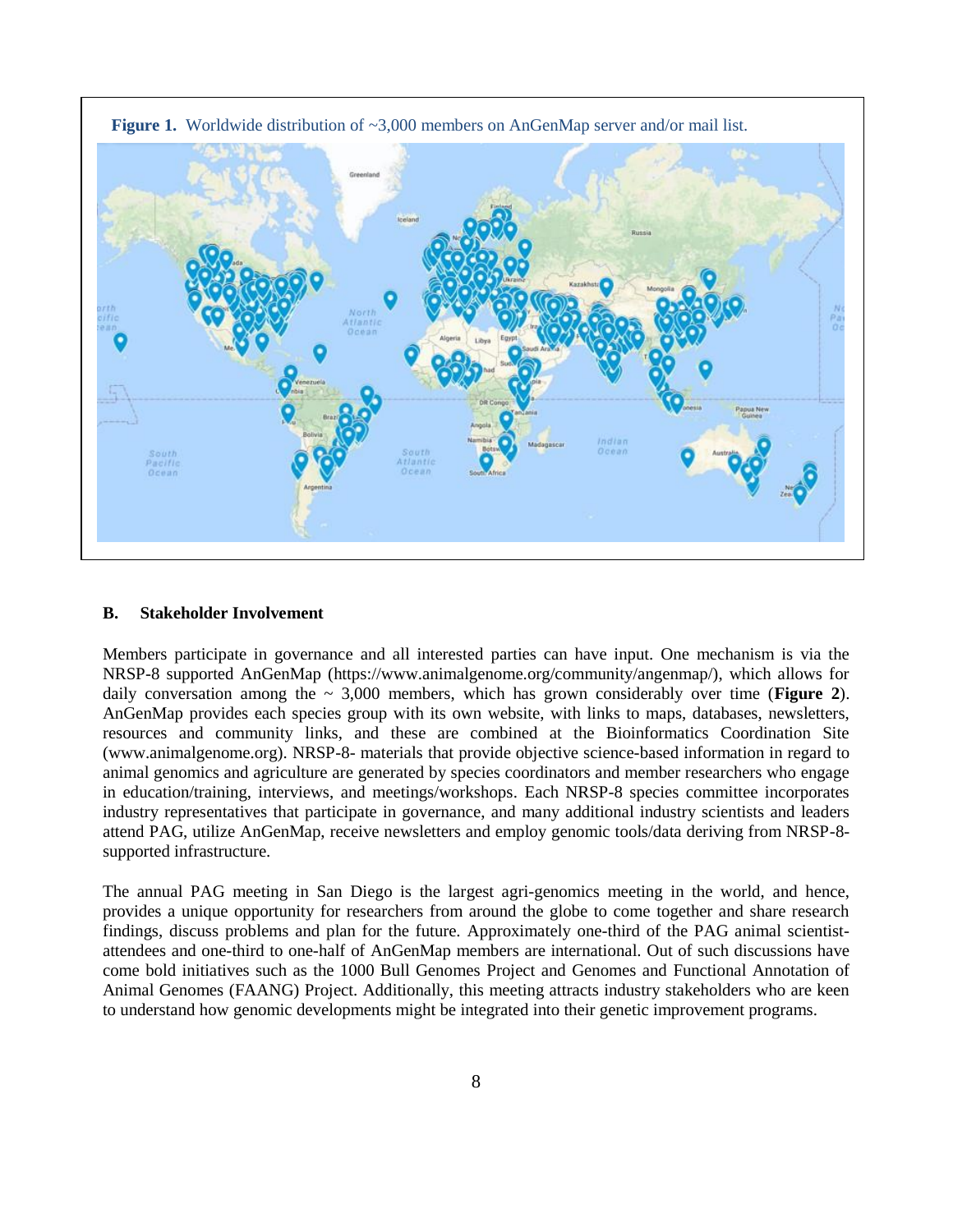Industries are beneficiaries of the genomic advancements, and a number are now using genomic information to accelerate the rate of genetic improvement. Companies are directly contributing funds, in kind support and genetic resources to help advance genomic understanding. For example, the University of Missouri, in collaboration with GeneSeek, developed an Illumina SNP-chip for genotyping 250,000 locations in the beef cattle genome (GGP F250). The assay was designed using sequence data from the 1000 Bull Genomes Project and over 400 individuals sequenced from multiple taurine breeds, for which some of the sequencing was supported by breed associations who will ultimately benefit from the research. Similarly, companies from other animal industries have been active collaborators and often co-funders of re-sequencing, GWAS, and applied genomic selection experiments of relevance to their industry.

**Figure 2.** Number of subscribers and post per year on the AnGenMap list serve. All data is cumulative per year except for 2017, which is cumulative through August 1, 2017.



# **C. Renewal Justification**.

As can be seen from the **2013-2017 Accomplishment Report**, previous NRSP-8 funding assisted in genome reference assemblies and improvements for multiple species, with these improved assemblies eliminating most of the regions with ambiguous sequences and in some cases provided sequence for previously unsequenced autosomes (**2013-2017 objective 1**). During this time, one or more SNP genotyping arrays were created for all the major livestock, poultry and aquaculture species and alleles contributing to major economic traits were identified in all species (**2013-2017 objective 2**). In addition, bioinformatics platforms to facilitate collaborative research were developed including a collaborative VCF information-mining platform (**2013-2017 objective 3**). From 2013-2017, NRSP-8 participants leveraged the NRSP-8 investments in tools and infrastructure with more than \$94.5 million dollars of research funding towards investigating fundamental mechanisms of genome biology and physiology and pathophysiology affecting production efficiency, product quality, animal health, disease resistance and food safety.

This renewal seeks to advance the progress enabled by the initial sequencing efforts. It is hard to imagine that just 10 years ago, there were no high-density SNP chips being used in animal breeding programs. The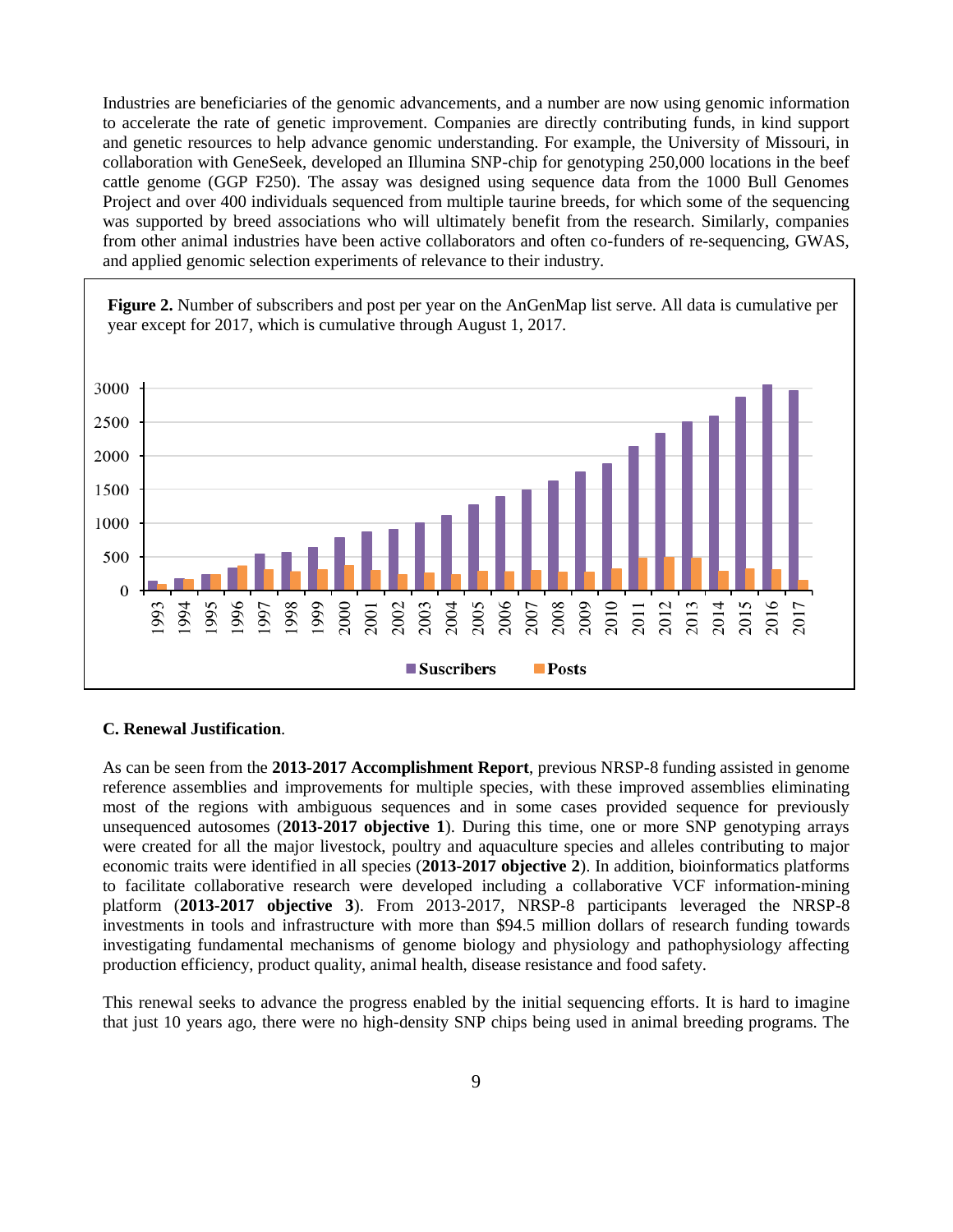implementation of genomic selection is now routine in many industries, and over a million US dairy cows have been genotyped. Despite these successes, there are still vexing problems that remain in translating genomic data into useful information. Although many species now have reference genome assemblies, there remain significant gaps and mis-assemblies that complicate analysis and the discovery of genome to phenome relationships. Additionally, the importance of regulatory elements and noncoding regions of the genome on quantitative traits is becoming increasingly evident. Data from the human research community suggest that more than 80% of the SNPs associated with disease traits are in regulatory elements and noncoding regions. The ultimate goal of NRSP-8 is to understand genomic variation and translate that basic mechanistic research into application. Ideally the three objectives outlined in this renewal will result in new knowledge that will improve the utility and predictive ability of genomic information. As detailed below, research described under Objective 1 will be a particularly important contribution to the goals of the FAANG consortium by better identifying and annotating the functional elements that are important in regulating gene expression and ultimately phenotype. Objective 2 outlines specific aims that will be important in understanding trait variation and its genetic causes, and simultaneously developing agricultural animals as biological model systems while maximizing the economic gains from genetic and genomic selection. The advent of genome editing tools opens ups an exciting opportunity to precisely investigate and dissect the genetic variation associated with quantitative trait variation. It is clear that the connection between the genome and phenotype is complex. Consequently, a wide group of scientists with diverse skills and expertise with access to high-throughput genomic tools and bioinformatics must work together to achieve an understanding of this connection in order to generate practical results of value for animal agriculture and human health. Objective 3, the analysis, curation, storage, application, and reuse of heterogeneous big data to facilitate genome-to-phenome research, is perhaps the most challenging. How will the tremendous amount of sequence data that is being generated, be curated and harvested into useful information? As commercial stakeholders/collaborators increasingly implement genome-enabled animal selection programs, data access and entry of phenotypic information will need to become more plug and play. This challenge of taking big genomic data and basic science and producing actionable, predictive information is perhaps the grand challenge of our time. While previous iterations of NRSP-8 were essential to produce the genomic information now available, these next five years will be the real challenge – and that is how to integrate data and systems thinking to produce knowledge that can be translated into the desired outcomes.

### **OBJECTIVES**

**Objective 1:** Advance the quality of reference genomes for all agri-animal species by providing high contiguity assemblies, deep functional annotations of these assemblies, and comparison across species to understand structure and function of animal genomes.

Recent advances in second and third generation sequencing technologies have enabled the generation of draft reference genome sequence assemblies for almost all economically important agricultural animals, as described in the Accomplishments Report from the current NRSP-8 cycle. However, these genome assemblies still contain numerous gaps and local mis-assemblies, especially for highly repetitive sequence regions, such as those found in centromeres. In some cases, whole chromosomes are absent/unassigned, such as the Y chromosome in some mammals and several micro-chromosomes for all the sequenced birds. Functional annotation, at the transcriptomic, proteomic and epigenetic levels, of accurate reference assemblies are essential for most genome-wide analyses, including the dissection of the genetic architecture of complex traits and enhanced breeding using genomic selection strategies. Furthermore, identifying conserved genomic elements across animal species will provide insights into gene function and underlying regulatory mechanisms. This objective advances the quality of reference genomes for all agri-animal species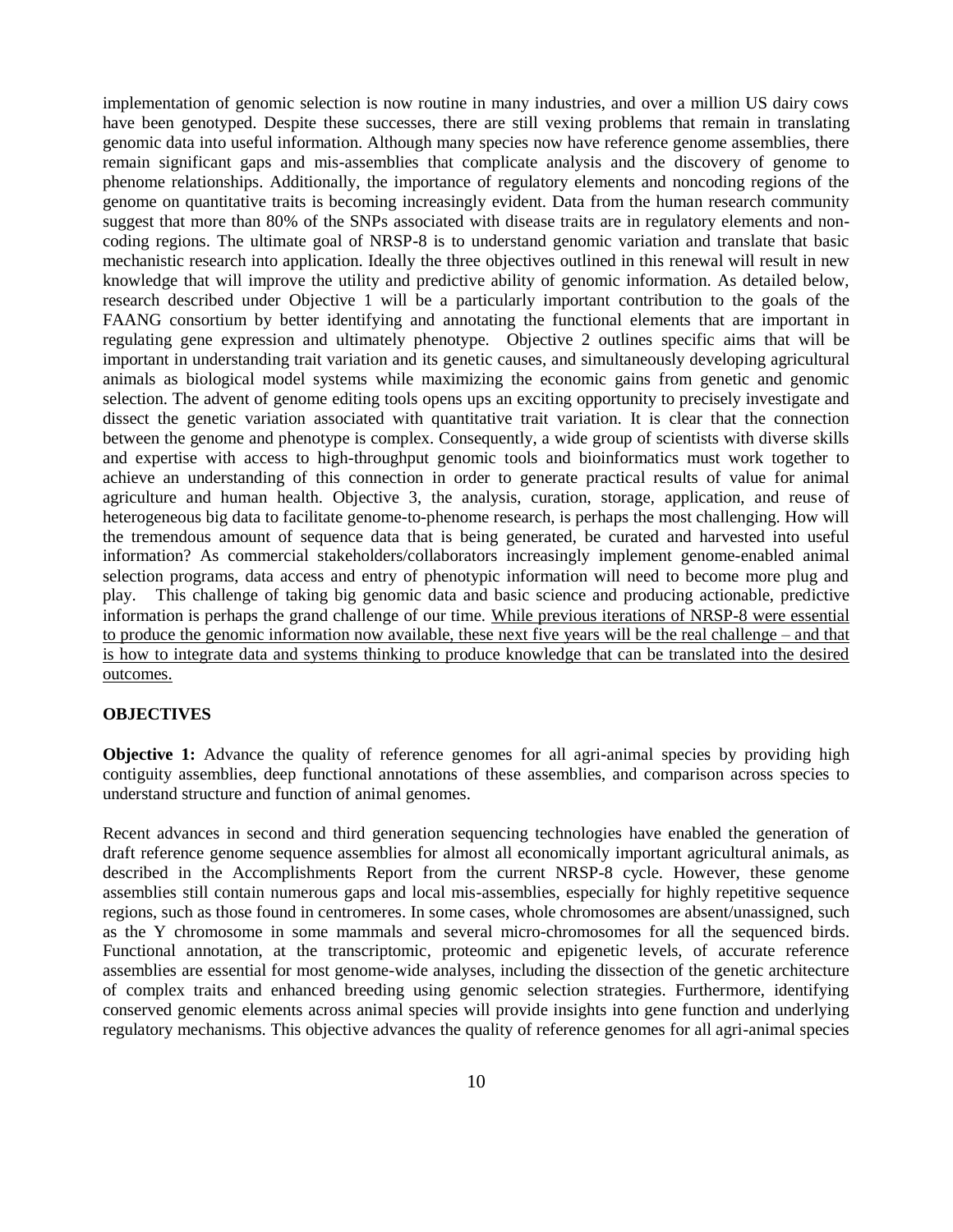through providing deeply annotated, high contiguity assemblies, obtained through comprehensive and integrated analyses of transcriptomic data with chromatin architecture and modification data across a wide range of tissues/cells and biological states. This Objective will provide a resource to enhance the research specifics in Objectives 2 and 3.

The specific aims for this objective include:

- 1. Initiate creation of draft genome assemblies for economically important species and breeds for which assemblies are not yet available.
- 2. Improve existing genome assemblies to close gaps and improve assembly order, especially for highly repetitive sequence regions, such as those in centromeres and on the sex chromosomes.
- 3. Coordinate analysis of re-sequencing data to identify SNPs, CNVs, and InDels, and better annotate gene models within the reference assemblies.
- 4. Develop and apply approaches for identifying and functionally annotating regulatory elements through comprehensive and integrated analyses of transcriptomic data with chromatin architecture and histone modification data across a wide range of tissues and cells at different biological states.
- 5. Associating functional information (e.g., tissue expression, physiological processes and interaction information) with regulatory and expression elements in the genomes.
- 6. Compare structural and functional components of genomes across animal species to understand biological function through identifying conserved genomic elements.
- 7. Expand the training of students and postdocs in application of next-generation technologies to structural and functional animal genomics.

**Objective 2:** Advance genome-to-phenome prediction by implementing strategies and tools to identify and validate genes and allelic variants predictive of biologically and economically important phenotypes and traits.

The goals of this Objective are to advance genome-to-phenome prediction by facilitating translation of genomic findings into biologically relevant information for genetic improvement of all species. To achieve this goal, genome-phenome association studies, functional validation methods, deep phenotype collection, comparative genomics, metagenomics and phenomics are important approaches that will produce valuable insights. In addition, analytic tool development to effectively leverage all information as well as implementation will be critical for agri-animal research communities to realize the potential of these findings to simultaneously develop agri-animals as biological model systems while maximizing the economic gains from genetic and genomic selection.

The specific aims for this objective include:

- 1. Exploit the power of high-resolution SNP-chips, genome re-sequencing, and genotyping-bysequencing in genome-phenome association studies for detection and validation of genomic variants that are predictive of economically important phenotypes.
- 2. Advance strategies, models, algorithms, pipelines and analytic tools to facilitate the identification, validation and incorporation of novel genetic elements and causal and/or highly predictive variants to allow the most accurate prediction of phenotypic performance based on genotypes. Newly identified variants will be used in Objective 1 to further annotate genomes.
- 3. Develop and adopt various approaches, including (e.g., CRISPR/Cas9 genome editing) for functional analysis, and evaluation and verification of functional allelic variants of causal genes important for production traits.
- 4. Support deep phenotyping of important traits at the molecular, cellular, tissue and organismal levels, including the use of high-throughput technologies such as transcriptome sequencing, proteomics and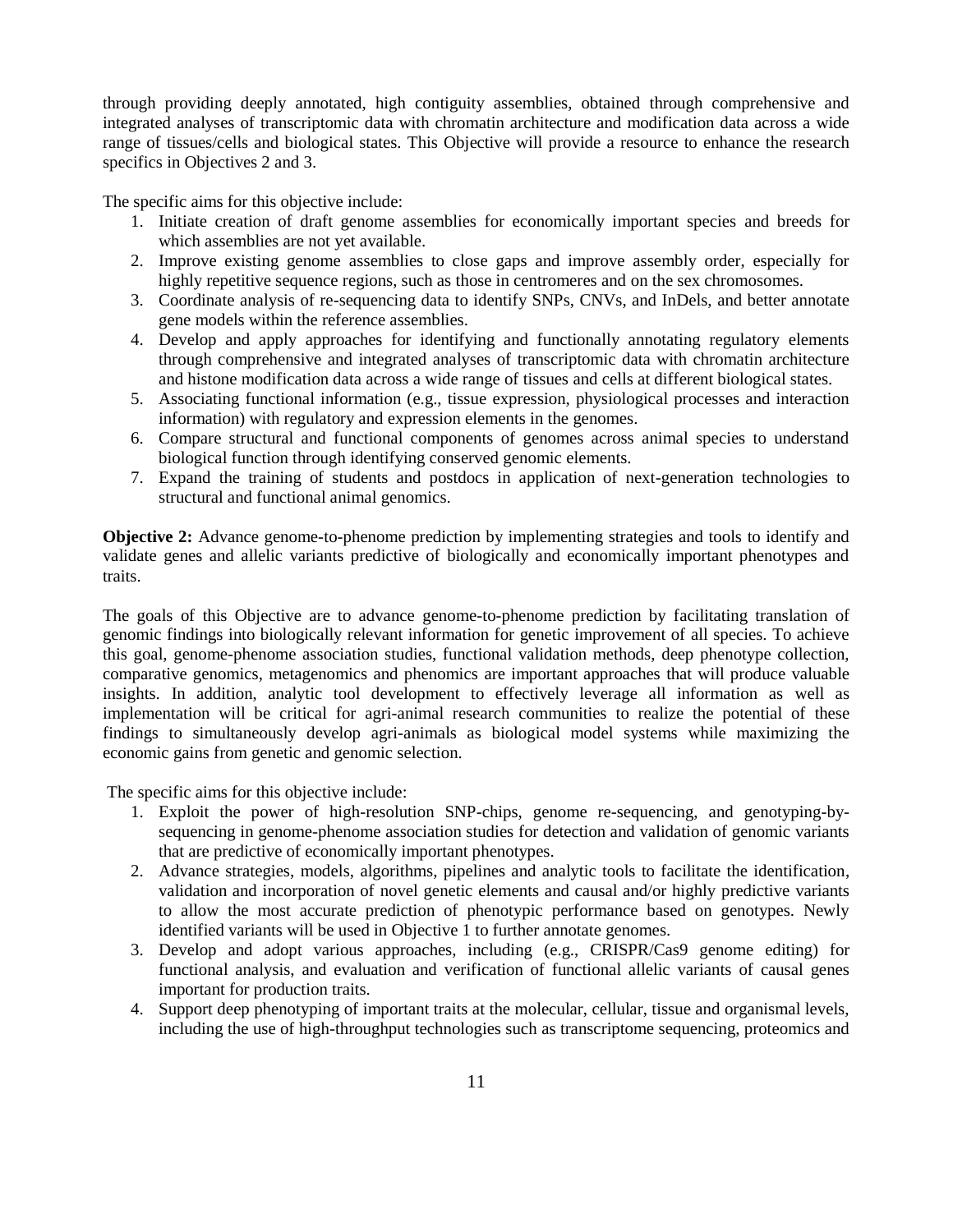metabolomics studies, whole-animal parameter monitoring, and in vitro gene mutagenesis screening analyses and other tools to support precision monitoring.

- 5. Use comparative approaches to identify genetic variation within and across species that is associated with phenotypic variation that results from common treatments or environments, or between natural and domesticated populations.
- 6. Support comparative phenomics, with an emphasis on the use of farm-animal models that mimic human processes to benefit human health.
- 7. Develop well-characterized animal populations/genetic lines/models that allow for study of biology of various economically important phenotypes and traits.
- 8. Advance metagenomic studies to help in discovery of novel pathogens, understanding host-pathogen interaction and determining the role of microbiota in agri-animal nutrition, health and reproductive performance.
- 9. Train the next generation of animal breeders in applying and developing new methods based on high-throughput genomic data to make genetic progress.

**Objective 3:** Advance analysis, curation, storage, application, and reuse of heterogeneous big data to facilitate genome-to-phenome research in animal species of agricultural interest.

The genomic "Big Data" era is here. In the last five years, advances in next-generation DNA sequencing technologies have allowed to produce enormous amounts of data in all livestock, poultry and aquaculture species. To better understand the genetic mechanisms that underlie important traits, in the next five years agri-animal scientists will direct tremendous attention to data refining in addition to data collection. To achieve this goal, bioinformatics/computational tools, resources and expertise will be necessary on an unprecedented scale. The bioinformatics team of the NRSP-8 project will provide in-house bioinformatics tools, databases and resources in addition to assisting researchers to utilize other open-source tools and resources housed elsewhere. The team will provide resources for "real-time communication" to facilitate research coordination needed for Objectives 1 and 2. Furthermore, Objective 3 will address the need to train students/postdocs to be future leaders in agriculture-oriented computational science.

The specific aims for this objective include:

- 1. Facilitate livestock/poultry/aquaculture genomic research by development/promotion of data sharing standards, workflows and tools necessary to integrate these resources.
- 2. Facilitate communication and training within the livestock, poultry and aquaculture groups to promote community discussion and awareness of community needs, current events, available resources, and other items of interest.
- 3. Facilitate genome-wide research approaches to understand the genotype-to-phenotype basis of important traits in livestock, poultry and aquaculture through providing opportunities to curate and reuse data created by the community.
- 4. Help in training students/postdocs to be future leaders in agriculture-oriented computational science.

# **MANAGEMENT, BUDGET, AND BUSINESS PLAN** (16,000 characters max)

### **A. Management and Activities Plan**

The purpose of NRSP-8 is to provide and/or enhance infrastructure for the animal genome community as a whole. NRSP-8 accomplishes its mission by working with a structure that is organized by animal species and managed by species-specific coordinators and co-coordinators. In addition, due to the need to address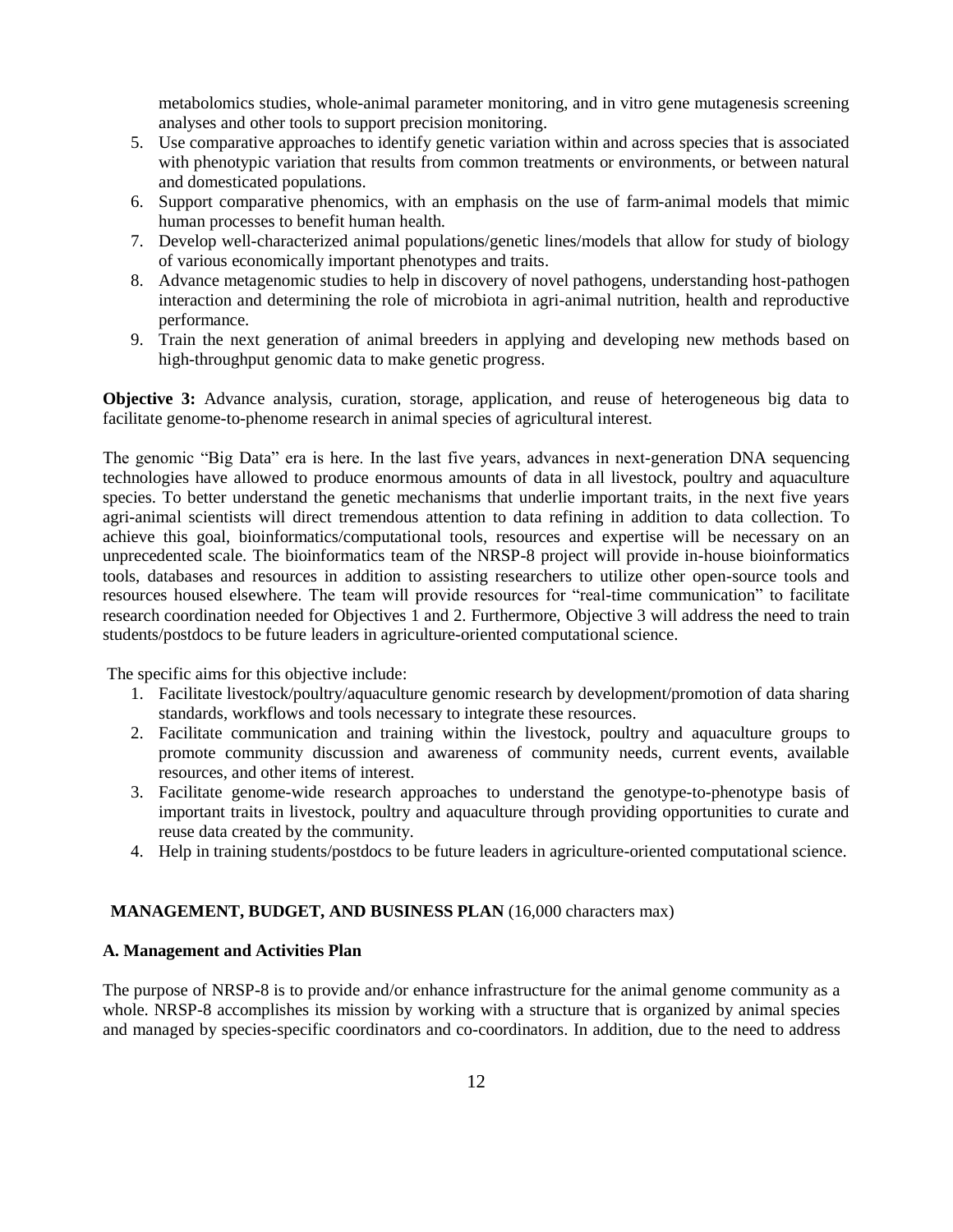the critical and rapidly growing need for data management and analysis, the infrastructure includes a bioinformatics coordinator and co-coordinators. These individuals facilitate the availability of shared genomic resources (e.g., tools, reagents, protocols, samples, and data) to the members of each species committee, often by leveraging the limited resources of the coordinator with those available from federal (e.g., NIH, USDA AFRI), international, industry, and state sources. The coordinators and co-coordinators, working with the members of their respective committees and amongst themselves, help to develop, stimulate and coordinate new initiatives by providing leadership that is recognized nationally and internationally. Finally, NRSP-8 fosters communication among its members and stakeholders through, among other things, e-mail newsletters and participation in meetings and conferences. Species coordinators and co-coordinators stimulate this communication and provide focal points for input from the committee members and other stakeholders.

The coordinator and co-coordinator model has served NRSP-8 well; it is flexible, and the structure allows for continuous refinements and shared responsibility. Coordinators and co-coordinator will meet with their respective species committee members at least once each year at annual meetings (e.g., typically the species workshop at PAG) and solicit ideas and plans for project development and resources to share. Coordinators will communicate by e-mail, newsletters, and other means to make resources known to community members and solicit input throughout the year. Coordinators and co-coordinators will meet with the NAGRP Director and Administrative Advisors at least once each year and as needed through conference calls and e-mail communications. Coordinators may employ subcommittees within each of the species committees to take on special tasks or to provide recommendations to the coordinator. The frequency of communication within and across each species group affords many opportunities for periodic review of the current management plan and potential revisions. This latter point is critical given how quickly the field of genomics advances and how new technologies can alter plans and objectives.

Application for species coordinators and co-coordinators will take place prior to funding, or when needed during the funded period. Either individual coordinators or co-coordinator groups may apply. When coordinators change, the out-going coordinator will work with the new coordinator to achieve a smooth transition, or in the case of group efforts, some co-coordinators may stay on while others change. In addition, each species committee has rotating chairs that interact with coordinators and may be suitable replacements or may assist during transitions. Applications will be solicited by the NIFA administrator 60 days in advance of the start date for an approved renewal proposal and be widely publicized. Applications shall include a 2-page letter of application and intent, complete *curriculum vitae*, and up to five letters of recommendation. The NIFA Administrator and the Regional Administrative Advisers shall review applications and select the coordinators based on merit, experience, and involvement within the species community.

As a federally-funded organization, we strive to make all reagents and information available to the entire public as soon as possible. Of particular note is the Bioinformatics Coordination webpage at www.animalgenome.org. Due to growing inputs from companies and other organizations regarding intellectual property, efforts will be made to encourage sharing of information while still protecting their proprietary information, when needed.

# **B. Budget**

We request support of \$500,000 per year. Funds for the Bioinformatics Coordinator (\$110,000 per year) will be used for: (1) \$80,000 in salary costs for the individual that maintains and develops resources at www.animalgenome.org, (2) \$20,000 in salary cost for a part-time post-doctoral fellow to support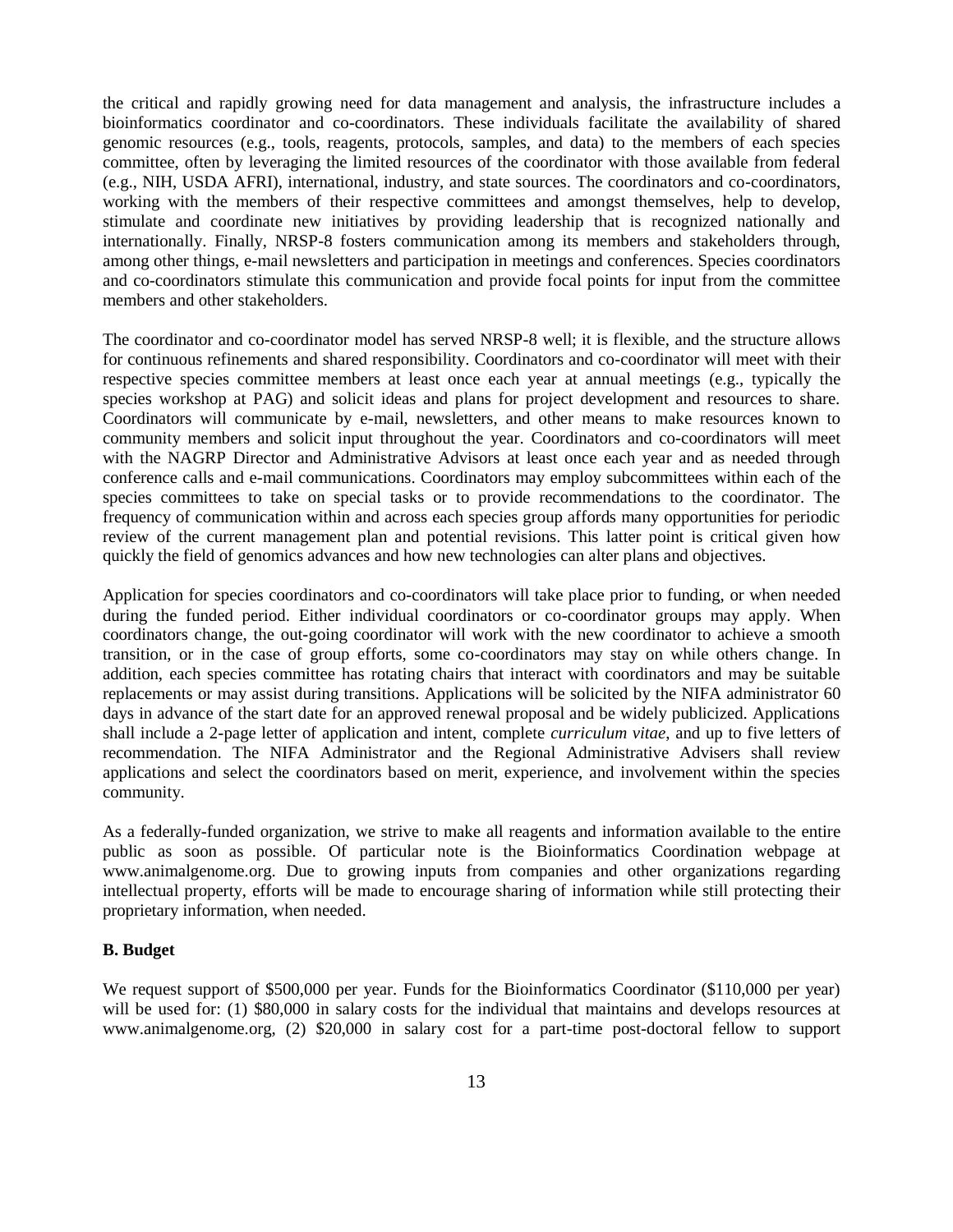bioinformatics analysis of FAANG related data, (3) \$3,000 to support host servers, and (4) \$7,000 to support Coordinator and PAG student travel. For details, see appendix titled Budget.

Each of the six Species Coordinators will receive \$65,000 per year. The requested funding will be used by the coordinators to provide for communication and sharing of resources to enhance the progress of the membership of the overall Technical Committee. Funds will not be used to directly fund their personal research programs. Based on past history, these funds likely will support the development and annotation of their respective genomes, subsidizing the generation of shared reagents (e.g., SNP chips), support to produce preliminary data for grant submissions, travel to PAG or other relevant meetings (**see Accomplishments Report**). These resources and services are essential for genomics-driven research, help form cohesion within each species group, and often provide preliminary data for larger efforts in the future. As noted in the Integration and Documentation section, the coordination funds are heavily leveraged, in the sense that they assist or provide seed resources that eventually generate Federal grant and/or industry funding to members. While many genomics tools have become more efficient in terms of cost-per-data unit, they still require a substantial expense to initiate and, thus, require coordination within each species community, as each has different needs. It is also important to note that, as a federally-funded organization, we strive to make all information generated available to the entire public as soon as possible.

### **C. Business Plan**

Species and bioinformatics coordinators work with the NIFA Director of the NAGRP each year to justify current and past expenditures and plan for future budget periods. Although the requested budget outlines the proposed distribution, this can be altered through discussions between the NAGRP Director and the coordinators, if special needs arise. The NAGRP Director in consultation with the Administrative Advisers makes the final decision annually as to the distribution of funds among the coordinators. As noted above, each coordination group will receive funding through a single Experiment Station budget affiliated with the coordinator or one of the co-coordinators. In addition to flexibility in annual budgets among NRSP-8 coordinators, we request that all coordinators (or coordinator groups), with permission of the relevant Experiment Station Director, be afforded the option of carrying funds over from one fiscal year to a subsequent fiscal year within the proposed 5-year project term. Opportunities to provide genomic resources change from year to year, and coordinators cannot predict what tool or resource will be most effective and useful to the genome community 3-5 years from now. Not only do the tools and resources change as new technology advances, but frequently a critical opportunity will require more support than is feasible within a single FY budget to a single coordinator. A carryover option would allow for more responsible allocation of resources within the overall 5-year plan.

# **INTEGRATION AND DOCUMENTATION OF RESEARCH SUPPORT**

### **A. Integration with extension or academic programs and use by other potential stakeholders**

Modern agriculture will require revolutionary steps to meet projected demands in the 21<sup>st</sup> century. Contemporary high-scale basic and applied agricultural genetics and genomics research necessitate highlevel multidisciplinary collaboration between academic, government, private industry and international partners. Most projects are performed by multidisciplinary and collaborative teams consisting of experts in molecular and advanced genomic technologies, data management and statistical analysis of large "omic" datasets, specific phenotyping of large populations, and devising feasible downstream applications. External and internal research proposals to private, institutional, or federal funding agencies are typically evaluated to some degree on the quality, integration and specific components of the research team. Federal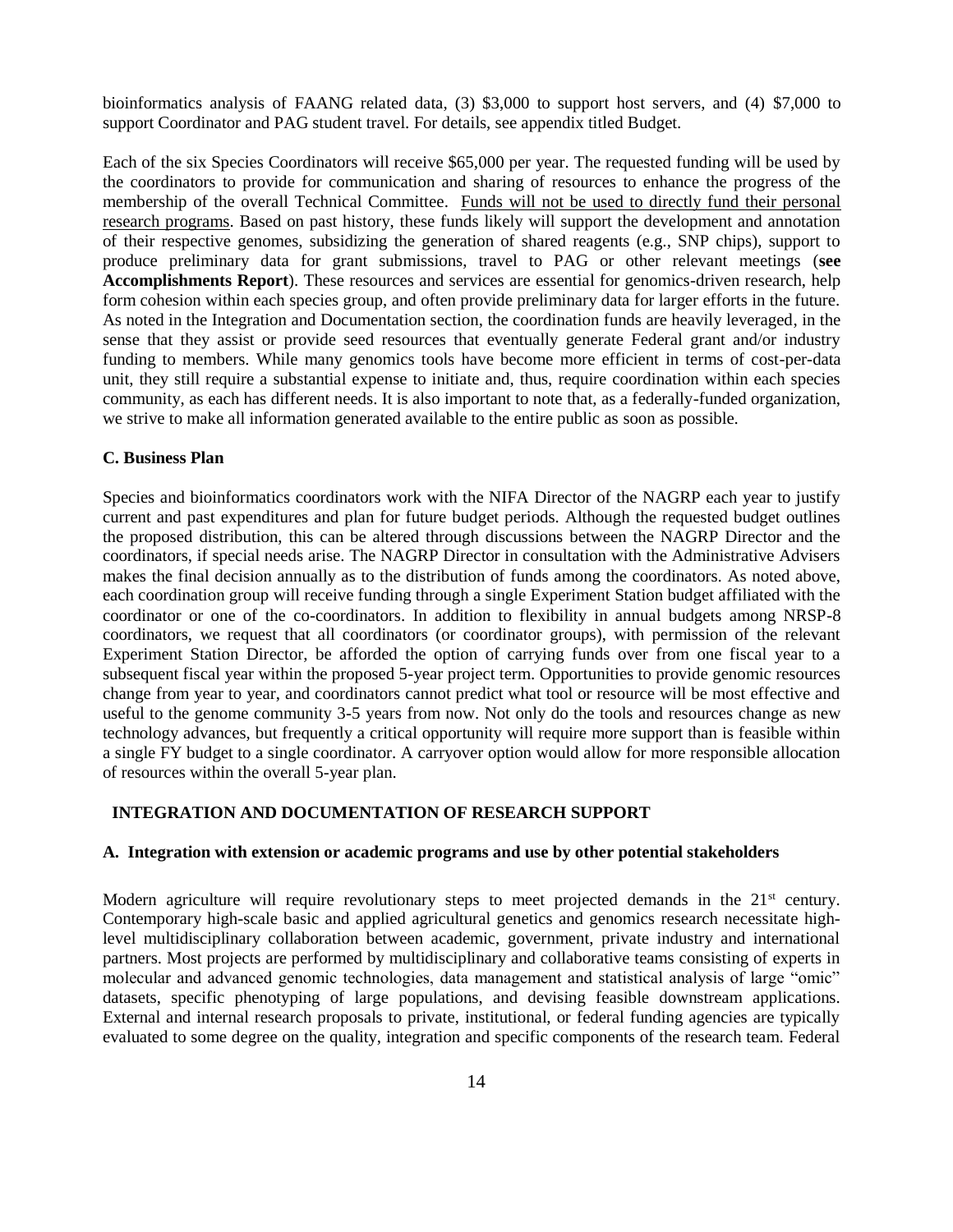funding opportunities sometimes require involvement of multi-disciplinary research teams. In addition, involvement of stakeholder, especially industrial, perspectives is very important. This integrated research team approach greatly strengthens the scientific discovery process and will continue for the foreseeable future of agriculture research.

The main mission of the NRSP-8 is to provide a structure in which collaborative animal genomics research teams can be established and succeed, and in which both fundamental and applied knowledge can be generated in the most efficient fashion. To accomplish this aim, six main research consortia for aquaculture, cattle, equine, poultry, sheep, and swine, joined by a bioinformatics team, meet regularly and continuously to share data, generate knowledge and provide expertise. Results of this animal genome research are presented at multiple regional, national, and international meetings, and published in a wide variety of peer-reviewed, publically -available journals. Furthermore, industry groups, in communication with applied and extension experts, will continue to be informed, acquiring major results and the translational implications of our research via trade journal articles written by scientists familiar with their reader's backgrounds and interests. We predict that the NAGRP bioinformatics website, individual species' websites, and genomics-related websites such as FAANG (www.faang.org), will be increasingly utilized by research teams to communicate results to the public and, on a case by case basis, provide education materials to stakeholders. This means of communication will be actively encouraged by the species coordinators.

The NRSP-8 members serve the USDA educational mission. It is important to note that the vast majority of NRSP-8 members are in academicians and engage in teaching, extension services, and outreach as part of their daily responsibilities. Information and, in some cases, the support that these members receive from NRSP-8 assist them in these activities. Most NRSP-8 research is accomplished through the efforts of undergraduate and graduate students, as well as postdoctoral trainees. Thus, the collaborations generated by NRSP-8 directly influence the training and careers of these junior scientists who clearly represent our future scientific leaders. As noted below, the coordinators actively encourage and financially support the specific attendance of such lab trainees at our annual meetings and other relevant venues, thus providing opportunities for training the next generation animal breeders.

# **B. Partnerships and engagement**

The framework and partnerships generated in the existing NRSP-8 project will continue to be utilized and in many cases enhanced. Species-specific collaborations, websites, and databases, particularly within the NAGRP bioinformatics program, will be maintained. The NRSP-8 bioinformatics team has been receptive to users' suggestions and needs, and the current portfolio of sites, programs, and databases is a direct result of these interactions. Our programs will increasingly evaluate and use other platforms, such as CyVerse, to assist with the complex and computationally intensive tasks using supercomputing cyber-infrastructure. This program takes advantage of the more universal aspects of high-throughput sequence and genotype analysis to provide a common means to perform our work and enable data sharing. This area is rapidly changing, and we are open to evaluating new systems for data management and analysis that meet our needs and promote efficient sharing of data and technologies. This is especially true for the International FAANG Consortium. It is expected that significant amount of epigenomic data will be generated and shared with the animal genome community nationally and internationally.

The ability of the NRSP-8 program to leverage acquisition of additional animal genomics research funds is supported by data indicating that between 2013 and 2017 NRSP-8 members leveraged funds to acquire an additional **\$84,292,482** in federal, **\$5,753,434** in industry and **\$4,440,844** in internal funding to support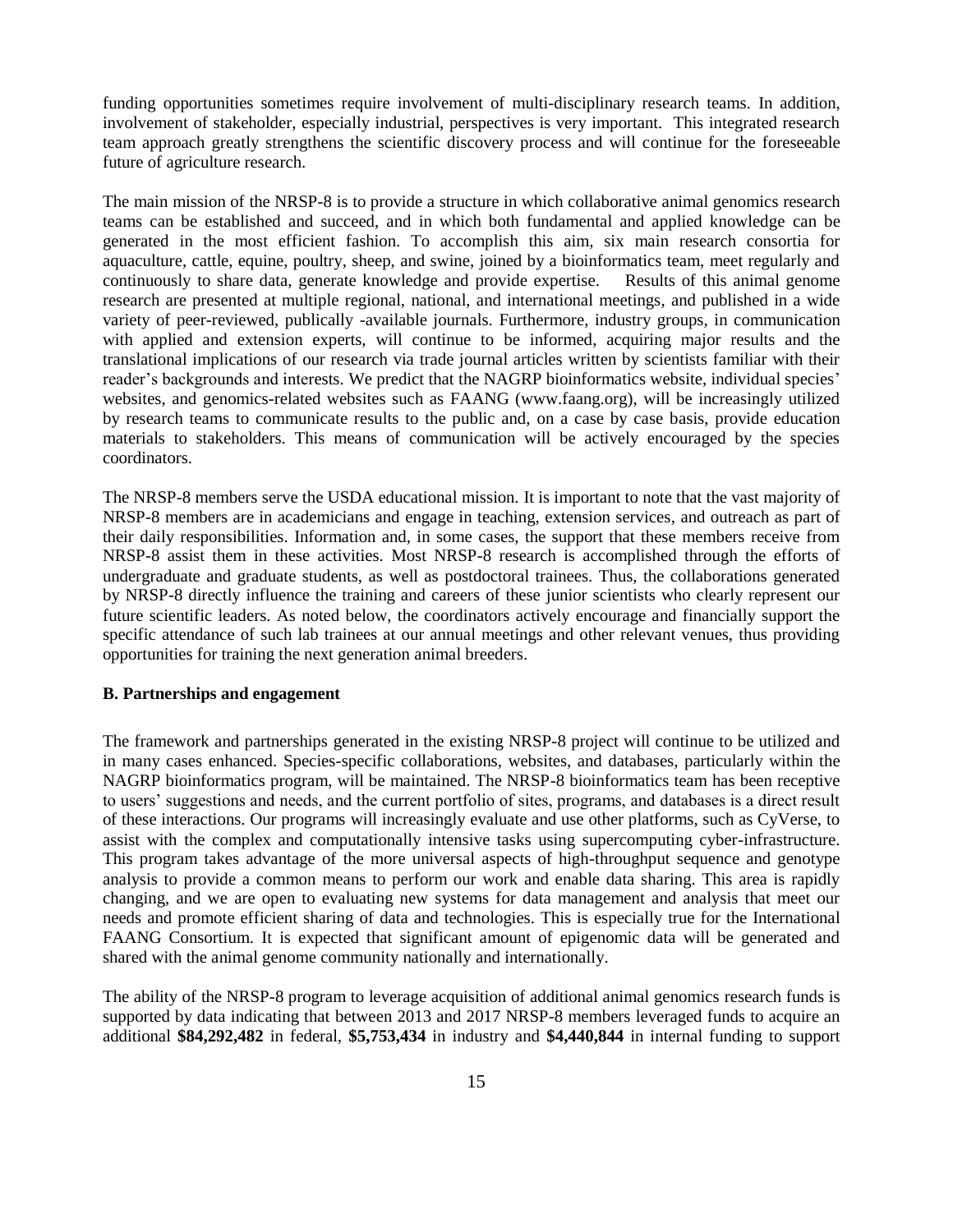animal genomics research. These successes are encouraging and likely indicate our success in providing information that industry sees the generated information as being essential to achieving their goals. Further, NRSP-8 researchers were instrumental in additional new funding being directed to animal genomics research through the USDA NIFA AFRI program; in 2018, it is expected that \$5 million will be provided for development of resources for agri-animal functional genomics research associated with the FAANG consortium.

Species coordinators and, indeed, many NRSP-8 members have close relationships with relevant animal agriculture industries and engage in joint projects with, or receive financial support from these companies. As noted below, industry is well represented and actively participates in our annual meetings. In the past five years, many breeding companies have embraced genomics methods (dense SNP genotyping, genomic selection, etc.) and have directly contributed to NRSP-8 efforts. As a result, NRSP-8-industry cooperation has grown in parallel, and we anticipate that this trend will continue.

# **C. Support of research activities nationwide**

We will continue to utilize annual species group meetings, currently associated with the annual PAG conference. With a total annual attendance of  $\sim 3,400$ , PAG is the largest international scientific conference reporting on non-human genomics research. Over the course of five days, numerous opportunities are available for presenting and discussing current and future research and promoting essential interactions within and across species groups. This has often been the means by which multi-disciplinary research teams are brought together and the momentum of established teams is maintained. The NRSP-8 and PAG meeting has also been a major opportunity for the animal genomics community to acquire knowledge on advances and the newest product offerings from the private sector, including the latest high throughput sequencing and genotyping technologies and the means of storing, analyzing, and sharing data. The PAG meeting is also an efficient mechanism by which the needs of the research communities and the stakeholders can be brought to the attention of the species coordinators for group discussion and potential support from their coordinator funds.

The PAG meeting attendance has increased by 30% since 2010, and total scientific attendance in 2017 was 3,399, with 57% U.S. attendees and 43% international attendees. Of those attendees, 776 indicated an affiliation with the animal genome programs. Overall, >1,700 scientific abstracts were submitted, and 121 scientific and 27 industry workshops were organized. Animal-related workshops at the 2017 PAG conference included Aquaculture, Buffalo Project, Cat & Dog, Cattle/Sheep/Goat, Camelids, Equine, Poultry, Cattle/Swine workshop, Animal Epigenetics, Animal Genomics and Adaptation to Climate Change, Avian Genomics-Going Wild, Domestication Genomics, and the multi-species NRSP-8 Animal Genome workshop. General workshops of interest to animal genome researchers included, but were not limited to, Functional Genomics, Gene Expression Analysis, Gene Introgression, Host-Microbe Interactions, NCBI, Sequencing Complex Genomes, and FAANG. In addition to NRSP-8 lab scientists, the various relevant commodity groups and Federal agencies are well represented at the PAG meeting and are encouraged to participate in our meetings. Representatives of national media are also in attendance.

The species coordinators have traditionally invested their funds in the promotion of communication and efforts that enhance the entire group's effort (see Accomplishments report). Examples include partial PAG meeting travel support for graduate and postdoctoral students, support of the AnGenMap forum, support of scientific meetings of a more specific nature that occur outside of the main NRSP-8 venue at PAG, and specific activities that generate essential group tools and resources, such as SNP panels and arrays, HapMap data, microarrays, and now certain essential whole genome and/or RNA sequencing, and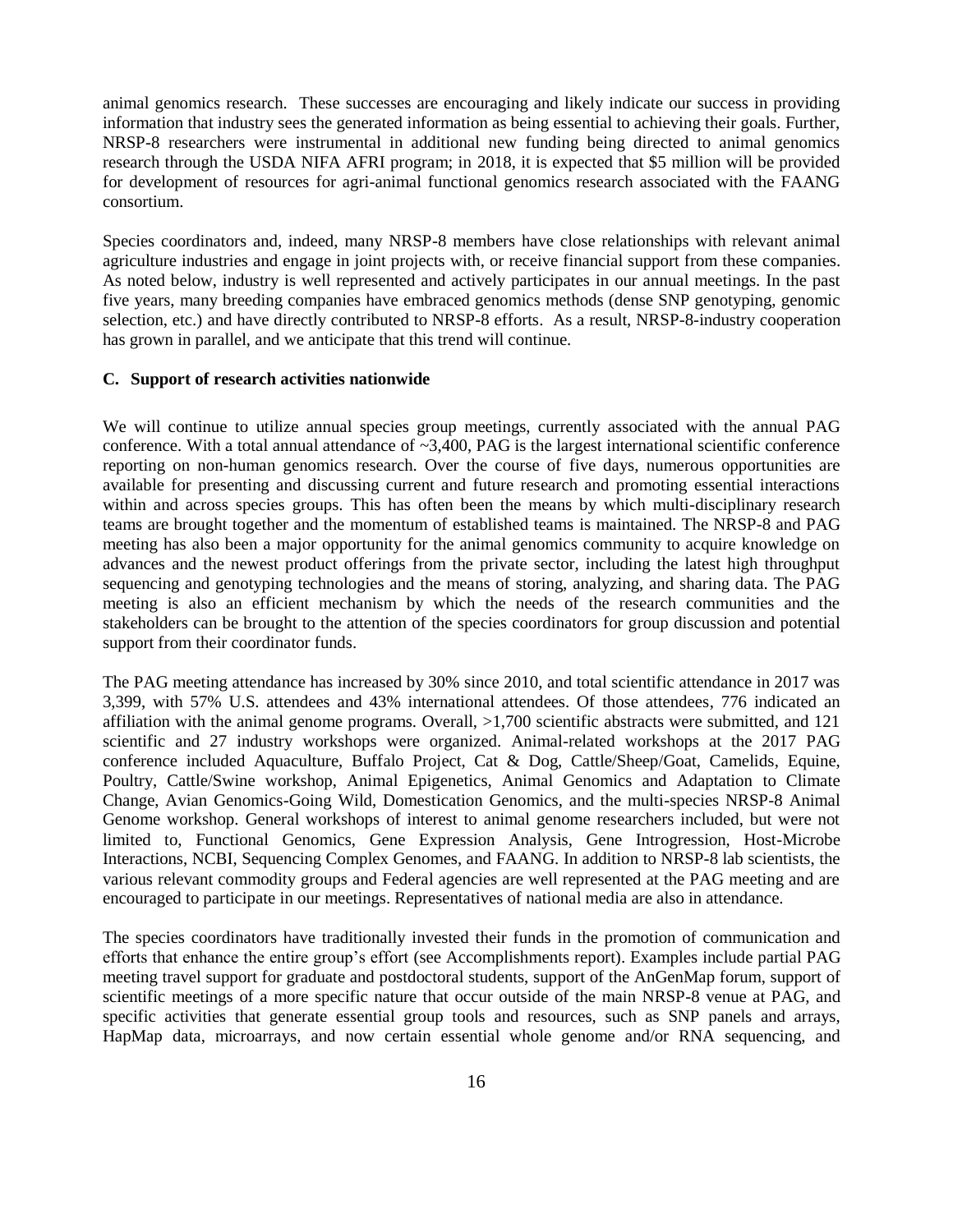epigenomic data. We envision that this flexible and diverse use of funds will continue.

### **Outreach and Communications Plan** (20,000 characters max)

**Target Audience**. The primary beneficiaries of NRSP-8 include:

- 1. Research scientists directly engaged in animal genome research.;
- 2. Scientists utilizing genomic data in complementary areas of animal science and veterinary medicine.;
- 3. Graduate and postdoctoral students who benefit from training opportunities in animal genomics.;
- 4. Commercial animal breeders and producers who apply genomic data and related technologies to enhance animal health, welfare, productivity, and management.: and
- 5. Government agencies and breed organizations utilizing genomic methods for animal identification, disease surveillance, and regulatory monitoring.

Support of research, education, and communication activities in animal genomics also benefits all consumers of animal agriculture through resulting improvements in the quality, safety, wholesomeness, economic efficiencies, and environmental soundness of animal products and production systems.

**Engagement of Target Audiences.** Research scientists will continue to be engaged through NRSP-8 visibility at national and international scientific meetings/workshops. The leading example of this engagement is the annual International Plant and Animal Genome (PAG) Conference. NRSP-8 is showcased in species-specific and comparative genomics sessions. In each species-specific workshop, station reports are required from scientists at participating Experiment Stations. NRSP-8 has held its annual meeting jointly with PAG for 16 years and NRSP-8 representatives play a major role in the organization and programming for this high-profile conference. PAG is also a primary avenue for engagement of the next generation of animal genomic researchers. Each species supports a competitive award for graduate student travel to the annual PAG conference; and most species coordinators also provide additional travel support for graduate students and postdoctoral fellows presenting their work. Participation by students at this conference ensures early exposure to animal genomics research and its applications. Additionally, the Poultry Genome Coordinator, Swine Genome Coordinator, and Aquaculture Genome Coordinator each publish separate newsletters that go well beyond the actual members of NRSP-8 and are circulated via the AnGenMap listserve to about 3,000 scientists, students, and extension specialists.

**Engagement of Stakeholders**. The genome committee for each animal species will have one or more representatives from an industry group or other appropriate stakeholder selected in consultation with national industry organizations. Industry participants will be invited to attend all technical committee meetings and serve as liaisons between industry and the committee and the species coordinators. Species coordinators will continue to present and interact at national and regional producer meetings, breed organizations and other appropriate venues. Coordinators will also facilitate communication of research outcomes to the general public. Currently the poultry, swine and aquaculture coordinators circulate quarterly genome newsletters. Moving forward all species coordinators will provide quarterly newsletters applicable to target audiences and stakeholders. The AnGenMap discussion group will also be used to engage stakeholders worldwide.

**Measurement of Accomplishments and Impacts**. Scientific productivity is the most important measurements of NRSP-8 impact. The species committees in conjunction with the species coordinators will document scientific productivity in an annual progress report. These reports will detail the scientific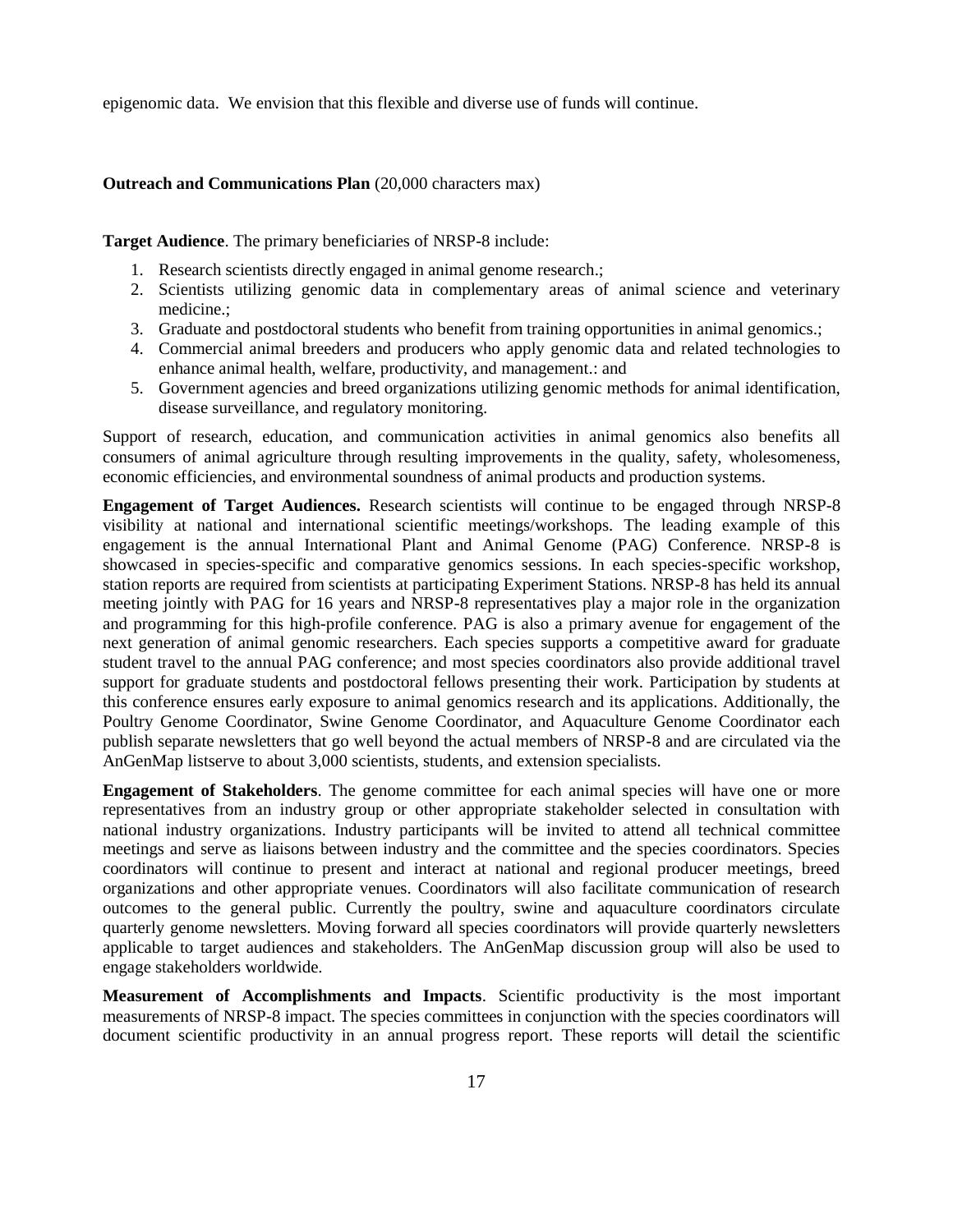accomplishments including:

- 1. Published peer-reviewed scientific papers;
- 2. Presentations at scientific meetings by coordinators and NRSP-8 members;
- 3. Scientists trained in animal genomics and bioinformatics by NRSP-8 members while contributing NRSP-8 projects;
- 4. Attendance at the PAG species workshops, the PAG NRSP-8 workshop and the technical committee meeting; and
- 5. Additional funding obtained by NRSP-8 members from leveraging NRSP-8 investments in animal genomics.

**Communication of Activities, Accomplishments, and Impact**. Annual technical committee meetings facilitate interactions between scientists working with different animal species. NRSP-8 will continue to coordinate its meetings with other multi-state technical committees and with scientific conferences and workshops including the PAG meeting. NRSP-8 members communicate advances in genomics through invited presentations at scientific conferences, offering information and technology transfer among international scientists across species groups and with researchers in public and private sectors. AnGenMap, an online discussion group for the animal genomics community, includes about 3,000 members from more than 50 countries/regions, continues to be used for communication among scientists (**Figures 1 and 2**). Each species has a genome page established by NCBI that includes access and direct links to existing genomic databases and related resources.

Other mechanisms of communication include the species-specific quarterly genome newsletters that communicate scientific advances to both scientists and interested non-scientists. Scientific advances are disseminated to the public through popular press articles, webinars and industry presentations. Speciesspecific genome webpages reach agricultural scientists, industry members, consumers, students and others interested in the application of genomics to animal agriculture. These homepages, constructed and maintained by individual animal species coordinators, frequently provide additional information and helpful links to genomic resources within the agricultural research community. Coordinators and other members of NRSP-8 promote advances in genomics for their respective species through the development and promotion of meetings involving stakeholder groups. NRSP-8 leaders will continue to participate in the writing of white papers and other activities to advance animal genome research. Such activities have proven critical in attracting the cooperation of the NSF, NIH, international consortia, industrial partners, and breed organizations for animal agricultural genomics endeavors.

**Distribution of Research Results**. The primary in-house mechanism for distribution of results and accomplishments will be via annual reports (available on NIMSS). The technical committee chair prepares summary reports with input from the species chairs and species coordinators. In addition to reporting results and accomplishments, annual reports outline future work plans for each species. Other reporting mechanisms include peer-reviewed research publications and reviews, as well as conference presentations. A majority of the requested funding is for species coordinators to distribute among community driven projects. To better promote and share these project results, they will be featured on the www.animalgenome.org site with direct links to any genomic data that is generated from these projects. This will extend the impact of these projects and promote interaction among species groups.

**Past Successes**